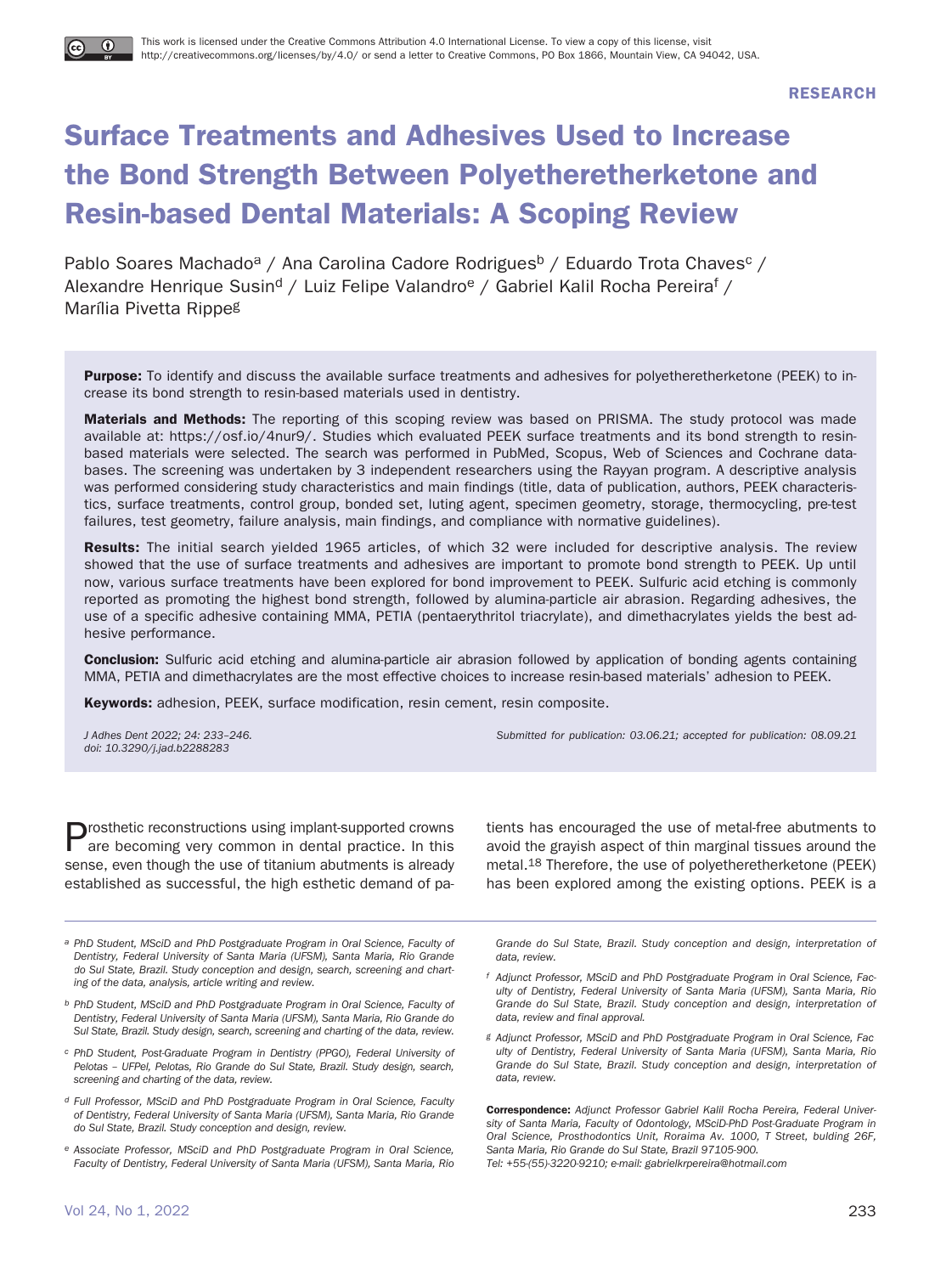|  |  |  |  |  |  | Table 1 Search strategy used in each database |
|--|--|--|--|--|--|-----------------------------------------------|
|--|--|--|--|--|--|-----------------------------------------------|

| Database           | Search strategy                                                                                                                                                                                                                                                                                                                                                                                                                                                                                                                                                                                                                                                                                                                                                                                                                                                                                                                                                                                                                                                                                                                                                                                                                                                                                                                                                                                                                                                                  |
|--------------------|----------------------------------------------------------------------------------------------------------------------------------------------------------------------------------------------------------------------------------------------------------------------------------------------------------------------------------------------------------------------------------------------------------------------------------------------------------------------------------------------------------------------------------------------------------------------------------------------------------------------------------------------------------------------------------------------------------------------------------------------------------------------------------------------------------------------------------------------------------------------------------------------------------------------------------------------------------------------------------------------------------------------------------------------------------------------------------------------------------------------------------------------------------------------------------------------------------------------------------------------------------------------------------------------------------------------------------------------------------------------------------------------------------------------------------------------------------------------------------|
| PubMed             | ((polyetheretherketone[Text Word]) OR (PEEK[Text Word]) OR (PEEK) OR (polyether*[Text Word]) OR (polyether ether ketone[MeSH<br>Terms]) OR (polyether ether ketone[Text Word]) OR (Polyether ketone[MeSH Terms]) OR (Polyether ketone[Text Word])) AND ((abrasion,<br>dental air[MeSH Terms]) OR (aluminum oxide[MeSH Terms]) OR (silicon dioxide[MeSH Terms]) OR (sulfur acids[MeSH Terms]) OR<br>(hydrofluoric acid[MeSH Terms]) OR (fluorhydric acid[MeSH Terms]) OR (abrasion, dental air[Text Word]) OR (aluminum oxide[Text<br>Word]) OR (silicon dioxide[Text Word]) OR (acid etching[Text Word]) OR (sulfur acids[Text Word]) OR (hydrofluoric acid[Text Word]) OR<br>(fluorhydric acid[Text Word]) OR (sandblast*[Text Word]) OR (cement*[MeSH Terms]) OR (luting agent*[MeSH Terms]) OR (surface<br>treatment[Text Word]) OR (Cojet[Text Word]) OR (laser[Text Word]) OR (resin cement*[MeSH Terms]) OR (resin cement*[Text Word]) OR<br>(Silica coating [Text Word]) OR (laser [Text Word]) OR (argon plasma [Text Word]) OR (bond* [Text Word]) OR (jet [Text Word]) OR<br>(adhesive* [text word])) AND (("Bond strength"[MeSH Terms]) OR ("Bond strength"[Text Word]) OR (Bonding[Text Word]) OR<br>(shear[MeSH Terms]) OR (shear[Text Word]) OR (tensile[MeSH Terms]) OR (tensile[Text Word]) OR ("push out"[MeSH Terms]) OR<br>("push out" Text Word]) OR ("pull out" MeSH Terms]) OR ("pull out" Text Word]) OR (adhesion MeSH Terms]) OR (adhesion Text Word])) |
| Scopus             | TITLE-ABS-KEY (polyetheretherketone OR peek OR (peek) OR polyether OR "polyether ether ketone" OR "polyether ether<br>ketone" OR "Polyether ketone") AND TITLE-ABS-KEY ("abrasion, dental air" OR "aluminum oxide" OR "silicon dioxide" OR<br>"sulfur acids" OR "hydrofluoric acid" OR "fluorhydric acid" OR "acid etching" OR "sulfur acids" OR "sandblast" OR "cement"<br>OR "luting agent" OR "surface treatment" OR "Cojet" OR "laser" OR "resin cement" OR "Silica coating" OR laser OR<br>"argon plasma" OR bond OR jet OR adhesive) AND TITLE-ABS-KEY ("Bond strength" OR bonding OR shear OR tensile OR<br>"Push out" OR "Pull out" OR adhesion)                                                                                                                                                                                                                                                                                                                                                                                                                                                                                                                                                                                                                                                                                                                                                                                                                         |
| Web of<br>Sciences | TS=(polyetheretherketone OR PEEK OR PEEK OR "polyether ether ketone" OR "Polyether ketone" OR polyetherk*) AND<br>TS=("abrasion, dental air" OR "aluminum oxide" OR "silicon dioxide" OR "sulfur acids" OR "hydrofluoric acid" OR "fluorohydric acid"<br>OR "acid etching" OR sandblast OR cement OR "luting agent" OR "Surface treatment" OR Cojet OR laser OR "resin cement" OR<br>"Silica coating" OR "argon plasma" OR bond OR jet OR adhesive) AND TS=("Bond strength" OR Bonding OR Shear OR Tensile OR<br>"Push out" OR "Pull out" OR Adhesion)                                                                                                                                                                                                                                                                                                                                                                                                                                                                                                                                                                                                                                                                                                                                                                                                                                                                                                                           |
| Cochrane           | ((polyetheretherketone[Text Word]) OR (PEEK[Text Word]) OR (PEEK) OR (polyether*[Text Word]) OR (polyether ether ketone[MeSH<br>Terms]) OR (polyether ether ketone[Text Word]) OR (Polyether ketone[MeSH Terms]) OR (Polyether ketone[Text Word])) AND ((abrasion,<br>dental air[MeSH Terms]) OR (aluminum oxide[MeSH Terms]) OR (silicon dioxide[MeSH Terms]) OR (sulfur acids[MeSH Terms]) OR<br>(hydrofluoric acid[MeSH Terms]) OR (fluorhydric acid[MeSH Terms]) OR (abrasion, dental air[Text Word]) OR (aluminum oxide[Text<br>Word]) OR (silicon dioxide[Text Word]) OR (acid etching[Text Word]) OR (sulfur acids[Text Word]) OR (hydrofluoric acid[Text Word]) OR<br>(fluorhydric acid[Text Word]) OR (sandblast*[Text Word]) OR (cement*[MeSH Terms]) OR (luting agent*[MeSH Terms]) OR (surface<br>treatment[Text Word]) OR (Cojet[Text Word]) OR (laser[Text Word]) OR (resin cement*[MeSH Terms]) OR (resin cement*[Text Word]) OR<br>(Silica coating [Text Word]) OR (laser [Text Word]) OR (argon plasma [Text Word]) OR (bond* [Text Word]) OR (jet [Text Word]) OR<br>(adhesive* [text word])) AND (("Bond strength"[MeSH Terms]) OR ("Bond strength"[Text Word]) OR (Bonding[Text Word]) OR<br>(shear[MeSH Terms]) OR (shear[Text Word]) OR (tensile[MeSH Terms]) OR (tensile[Text Word]) OR ("push out"[MeSH Terms]) OR<br>("push out"[Text Word]) OR ("pull out"[MeSH Terms]) OR ("pull out"[Text Word]) OR (adhesion[MeSH Terms]) OR (adhesion[Text Word])) |
|                    |                                                                                                                                                                                                                                                                                                                                                                                                                                                                                                                                                                                                                                                                                                                                                                                                                                                                                                                                                                                                                                                                                                                                                                                                                                                                                                                                                                                                                                                                                  |

high performance, thermoplastic, polymeric material, <sup>24</sup> which has been considered promising in dentistry based on its high biocompatibility, <sup>21</sup> ease of milling (reduced processing time), and low cost in comparison to other metal-free options (ie, dental ceramics). In fact, a recent study showed that PEEK may be a suitable alternative to zirconia abutments considering their mechanical behavior in fatigue testing.3

In addition to the importance of the material itself, the need for studies evaluating luting agents and adhesion ability of dental materials is also clear,<sup>5</sup> since the bonding interface integrity is also important for the mechanical behavior of a restorative set-up in attempting to reduce the risk of premature failures.39 For luted implant-supported crowns, the restoration must be luted with a resin cement over the PEEK abutment. In addition, PEEK must be veneered with composite resin when used as a substructure for a milled crown due to its opaque color in order to be luted to the tooth or implant abutment. Nevertheless, increased bonding between PEEK and resin-based materials is still considered challenging, because PEEK presents a complex chemical nature and poor wettability, resulting in low surface energy and resistance to surface changes.<sup>19</sup> Thus, approaches to optimize the adhesive ability of this system must be explored, and some studies have evaluated the effect of different surface treatment methods on surface topographical changes (relevant for micromechanical bonding), the use of bonding agents (relevant for interlocking and chemical bonding), and/or luting agents to improve the resin bond to PEEK.6,30,36,40,41,42

According to Silthampitag et al,<sup>28</sup> the major factor in promoting better adhesion between PEEK and resin-based materials appears to be inducing micromechanical interlocking between such substrates. From this viewpoint, they showed that sulfuric acid etching, piranha solution (a mixture of 98% sulfuric acid and 30% hydrogen peroxide), or alumina-particle air abrasion followed by adhesive application enhanced bond strength between PEEK and resin, with sulfuric acid etching yielding the highest bond strengths. However, another study<sup>22</sup> showed that the tested surface treatments, 98% sulfuric acid for 5 s, 30 s, and 60 s, or air abrasion with 45-μm aluminum oxide, or tribochemical silica coating with 110-μm grain size (silica coating by air abrasion with silica-coated alumina particles), did not lead to a significant increase in resin bond strength to PEEK; pre-test failures occurred with all such pretreatments.22 It must also be considered that although some studies indicate that sulfuric acid is the best choice for treating PEEK, <sup>28, 41</sup> its toxicity and corrosive risks have made this material unsuitable for clinical use, or at least very challenging to use clinically.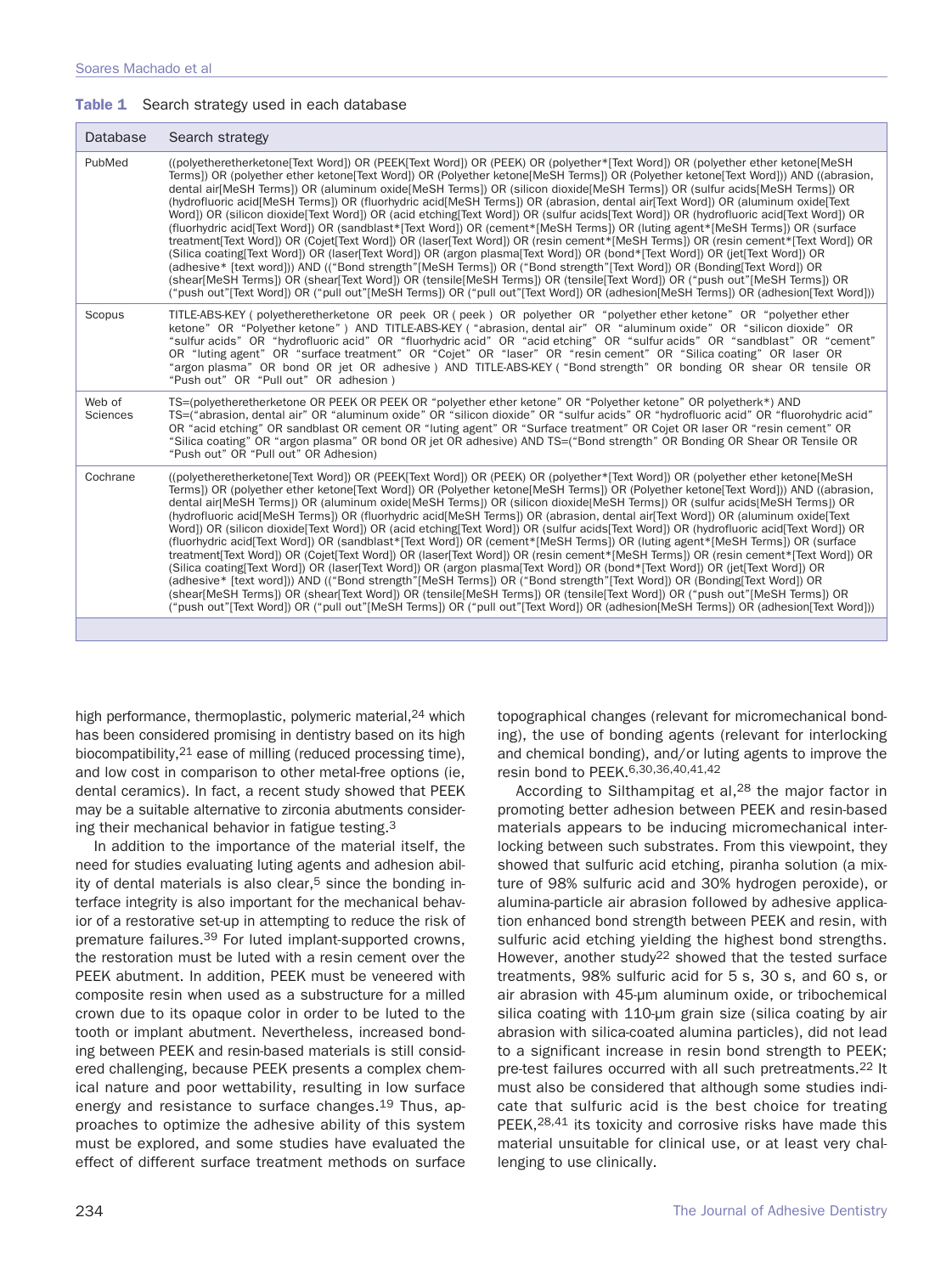



It is important to highlight that the chemical interactions involving different bonding agents appear to play a relevant role in bond enhancement to PEEK. Several approaches have been evaluated,6,16,17 including the use of one- or two-step adhesives, silane bonding agents, or specific adhesives developed for composites and plastics. Stawarczyk et al<sup>33</sup> reported that after alumina-particle air abrasion, the use of one-step adhesives (Visio.link, Bredent, Senden, Germany; Scotchbond Universal, 3M Oral Care, St Paul, MN, USA; Dialog bonding, Schütz-Dental, Rosbach, Germany) showed higher bond strengths between PEEK and veneering resin composite, while the combination of a primer (Monobond plus, Ivoclar Vivadent; Schaan, Liechtenstein) and an adhesive (Heliobond, Ivoclar Vivadent) resulted in lower bond strengths. However, another study indicated that when helium plasma was applied after aging by thermocycling, only Visio.link (Bredent) was able to promote increased bonding between PEEK and resin cements.26

Based on the assumptions above, the importance of acquiring high, stable bond strength between PEEK and resin materials is clear, but there is to date no consensus on the best option to achieve this end. A scoping review may help to elucidate this topic, discuss it, and to compile information to guide clinical decision making on which surface treatment to execute and which adhesive to apply when using PEEK-based restorative set-ups. Thus, through a scoping review, the goal of this study was to identify and discuss the available surface treatments and bonding agents for PEEK to increase its bond strength to resinbased materials used in dentistry.

## **MATERIAL AND METHODS**

#### **Protocol and Registration**

The protocol of this study was prospectively based on the framework proposed by Peters et al,<sup>20</sup> according to The Joana Briggs Institute, and is available for the public on the Open Science Framework platform (https://osf.io/4nur9/). The reporting of this scoping review was based on PRISMA Extension for Scoping Reviews.34

### **Eligibility Criteria**

We selected studies that evaluated and discussed PEEK surface treatment protocols, the use of adhesives, and the achieved bond strength to resin-based dental materials. We did not restrict the studies by year or language of publication: study designs which did not provide assessment of the desired outcome (ie, bond strength) were excluded. The corresponding authors of all studies which were not available for full-text reading or were missing information, were contacted in three attempts by e-mail or any other source that allowed direct contact with the authors (social media platforms such as ResearchGate, Twitter, or Linkedin). The study was excluded if there was no response.

#### **Search**

The search was last performed on January 10th, 2021, considering four databases: MEDLINE via PubMed, Scopus, Web of Science, and Cochrane. The search strategy (Table 1) was based on MESH terms and free-text specific terms of PubMed, which were then adapted for the other databases, if necessary.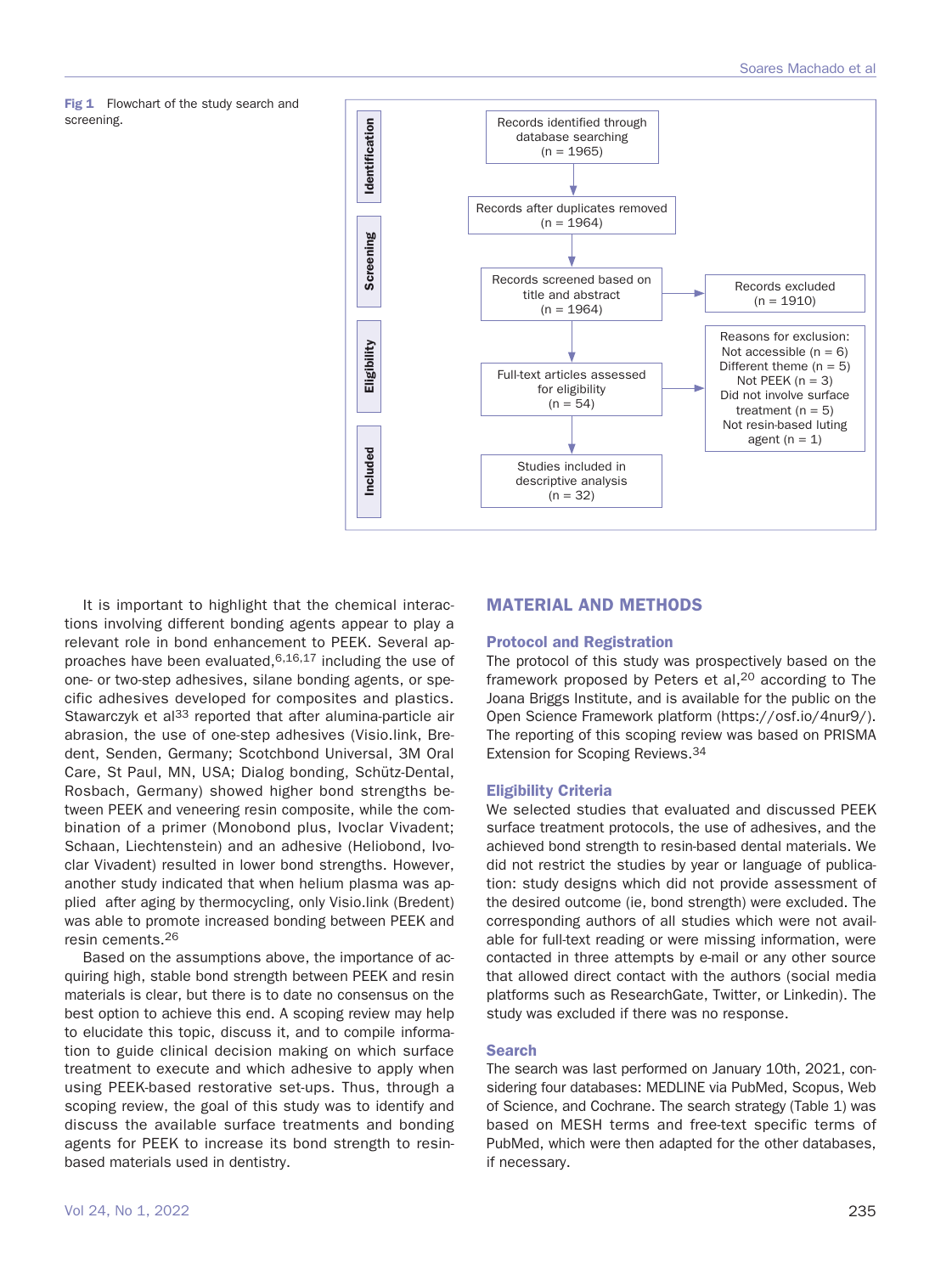|  | Table 2 Descriptive data for the included reviews |  |  |  |
|--|---------------------------------------------------|--|--|--|
|--|---------------------------------------------------|--|--|--|

| Author<br>and year         | Study<br>design      | Database<br>considered                                                                                                                         | Eligibility criteria                                                                                                                                                                                                                                                                                                                  | Number<br>of in-<br>cluded<br>studies | Quality/<br>level of<br>evidence<br>reported<br>by the<br>authors | Main findings                                                                                                                                                                                                                                                                                                                                                                                                                                                                                                                                                                                                              |
|----------------------------|----------------------|------------------------------------------------------------------------------------------------------------------------------------------------|---------------------------------------------------------------------------------------------------------------------------------------------------------------------------------------------------------------------------------------------------------------------------------------------------------------------------------------|---------------------------------------|-------------------------------------------------------------------|----------------------------------------------------------------------------------------------------------------------------------------------------------------------------------------------------------------------------------------------------------------------------------------------------------------------------------------------------------------------------------------------------------------------------------------------------------------------------------------------------------------------------------------------------------------------------------------------------------------------------|
| Alexakou<br>et al,<br>2019 | Narrative<br>review  | PubMed                                                                                                                                         | Not reported                                                                                                                                                                                                                                                                                                                          | Not<br>reported                       | Not<br>reported                                                   | There was no agreement on a common<br>preparation protocol of PEEK surface.                                                                                                                                                                                                                                                                                                                                                                                                                                                                                                                                                |
| Escobar et<br>al, 2019     | Short<br>review      | Medline                                                                                                                                        | Published in vitro, meta-analysis;<br>prospective cohort studies, from<br>1995 to 2019, written in English,<br>and exploring PEEK surface<br>treatments and the achieved<br>adhesion to resin-matrix<br>composites.                                                                                                                   | 10<br>studies                         | Not<br>reported                                                   | Sulfuric acid etching and air abrasion<br>treatments promoted an increase in the<br>adhesion of PEEK to resin-matrix<br>composites.<br>Methacrylate-based adhesives also<br>enhanced the adhesion of PEEK to resin-<br>matrix composites.                                                                                                                                                                                                                                                                                                                                                                                  |
| Gama et al.<br>2020        | Systematic<br>review | Embase; Latin<br>American and<br>Caribbean Health<br>Sciences; PubMed;<br>SCOPUS; Web of<br>Science; Google<br>Scholar: Open<br>Grey: ProQuest | Studies evaluating the ability of<br>surface treatments to improve<br>high-performance polymer bond<br>strength for dental applications<br>were included. No publication<br>time or language restrictions<br>were applied, the presence of<br>control group was mandatory,<br>subgroups with fewer than 5<br>specimens were excluded. | 11<br>studies                         | Strong:<br>low risk of<br>bias                                    | The use of surface treatments in<br>association with a bonding system is<br>important to increase the bond strength<br>between high performance polymers and<br>veneering resin composites, even when<br>aging protocols (water storage and/or<br>thermocycling) were performed.<br>Of the various mechanical and chemical<br>pretreatments employed, only air abrasion<br>was applied with similar methodologies<br>between studies, thus allowing metanalysis.<br>The application of air abrasion (50-µm<br>alumina) improved the bond strength.<br>Likewise, silica-coated air abrasion<br>increased the bond strength. |
|                            |                      |                                                                                                                                                |                                                                                                                                                                                                                                                                                                                                       |                                       |                                                                   |                                                                                                                                                                                                                                                                                                                                                                                                                                                                                                                                                                                                                            |

## **Screening Protocol**

The search was initially performed using the Rayyan program. Three independent researchers identified articles by first analyzing titles and abstracts for relevance and the presence of the eligibility criteria. Retrieved records were classified as included, excluded, or uncertain. The full-text articles of the included and uncertain records were selected for further eligibility screening by the same three reviewers. Discrepancies in screening of titles/abstracts and full text articles were resolved through a discussion between the researchers. In case of disagreement, the opinion of a fourth researcher was requested.

### **Charting the Results**

We created a form using Microsoft Excel, which was tested by three reviewers to reach a consensus on data collection. Then, two reviewers independently extracted the data and another reviewer checked it. The following data were collected according to each study type included. For reviews, this included author, year of publication, study design, data base considered, eligibility criteria, number of included studies, quality of evidence reported by the authors, main findings. For in vitro studies, this comprised title, authors, data of publication, PEEK characteristics, PEEK surface treatments (with protocols of use), control group (presence or absence), bonded set, luting agent, specimen geometry, storage (if present), thermocycling (if present), pre-test failures (if present), bonding test, test geometry, failure analysis, main findings, and the compliance of the executed test with normative guidelines.

## **Data Analysis**

A descriptive analysis was performed considering the extracted data using tables and figures, and sub-grouped by the study design (reviews or in vitro studies).

## **RESULTS**

The search and screening protocol are illustrated in a PRISMA flowchart (Fig 1). From a total of 1965 studies selected by the search strategy, 54 were considered eligible for full-text screening, and 32 studies (3 reviews and 29 in vitro) were included for qualitative analysis. The main characteristics of the included studies are described in Table 2 (reviews) and 3 (in vitro).

Considering the data compiled by the three reviews (Table 2), it can be observed that Alexakou et al<sup>1</sup> gathered existing data using a narrative review on this theme, but it did not report much data that would allow accessing the method used to compile such information, the accuracy of the information, or the quality/level of evidence of the findings. Furthermore, those authors inferred the importance of executing surface treatments on a PEEK surface, but without providing any protocol to do so. Escobar et al<sup>9</sup> performed a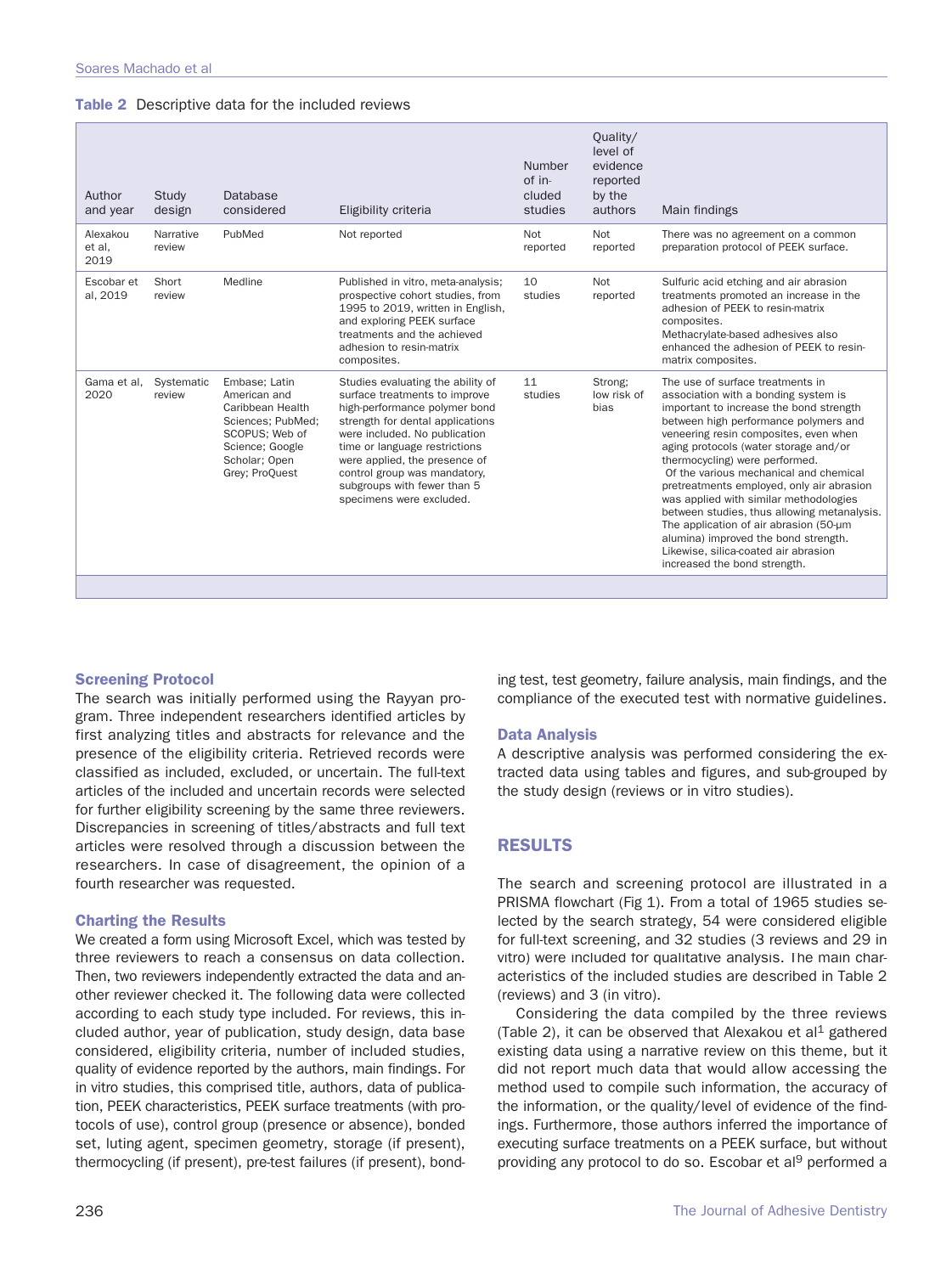short review, which is an important method to rapidly access the literature to obtain information on a theme, but it used simplified methods which may not guarantee the inclusion of all existing information on a given theme, and in doing so, it decreases its reliability and quality/level of evidence (which is not reported by the authors). Despite its limitations, Escobar et al<sup>9</sup> points to the use of sulfuric acid or air-abrasion protocols as viable treatments to enhance adhesion primarily based on 10 included studies. Finally, Gama et al $11$  compiled information about adhesion to high performance polymers using a systematic review, also considering PEEK. They used a very strict method and therefore only a few studies were included (11 studies, 8 of which addressed PEEK). In addition, heterogeneous substrates (many types of high-performance polymers) were included and surface treatments with different parameters were evaluated. Based on that, although those authors reported a strong level of evidence, the discussion and comparison between conditions (different materials and protocols) was very limited.11 As conclusions, Gama et al $11$  emphasized the need of executing surface treatments and advocated the use of air-abrasion protocols (silica coated or not) to increase bond strength between the polymers and resin-based composites.

The 29 in vitro studies included in the present scoping review (Table 3) evaluated various PEEK compositions, including unfilled PEEK (12 studies), PEEK reinforced with 20 wt% titanium oxide (17 studies), PEEK reinforced with 20 wt% titanium oxide and 1% pigment (2 studies), glass fiber-reinforced PEEK (4 studies), and carbon fiber-reinforced PEEK (1 study). However, only 3 studies evaluated the effect of surface treatments under different PEEK materials, showing that when different PEEK compositions are considered, they may result in more challenging scenarios to enhance adhesion, as seen by Yan et al<sup>38</sup> with unfilled PEEK. Nevertheless, consensus seems to exist that surface treatments may increase the bond strength for all PEEK materials.

The different surface treatments employed in the included studies are illustrated in Fig 2 and described in Table 3. Air abrasion with alumina using different parameters – eg, pressure (0.05 MPa, 0.2 MPa, 0.4 MPa, 2 Bar, 2.8 Bar), time (10 and 15 s), and grain size (45, 50, 110, 120 μm) – was the most common treatment for PEEK (19 studies), followed by sulfuric acid etching (11 studies) for different durations (5, 15, 30, 60, 90, 120 and 300 s) and at different concentrations (70%, 80%, 85%, 90%, and 98%), plasma (8 studies), laser (7 studies), tribochemical silica coating (7 studies using different grain sizes, 30 and 110 μm), piranha solution (5 studies), 9.5% hydrofluoric acid (2 studies), and acetone (1 study). The untreated condition (which was usually used as control) was reported in 23 studies. A combination of the mentioned treatments was also reported (9 studies) in evaluating physical/chemical approaches (tribochemical silica coating; alumina-particle air abrasion followed by piranha solution or plasma or laser; sulfuric acid etching + laser treatment). Despite the high heterogeneity of surface treatments explored, all studies were agreed on the importance of surface modification of PEEK to enhance its micromechanical bonding with resin-based materials. Sulfuric acid



**Fig 2** Word Cloud for surface treatments performed by the included studies. Larger and darker words represent the most frequently used treatments. Two or more: combination of different treatments; piranha solution: 98% sulfuric acid + 30% hydrogen peroxide.

etching generally provided higher bond strengths (7 studies) when compared with other approaches, although one study<sup>22</sup> reported no statistically significant difference between sulfuric acid etching and alumina particle air abrasion or with tribochemical silica coating.

Another factor which varied among the included in vitro studies (Table 3) was the use of different resin-based materials: veneering composite resin (11 studies) and resin cements (18 studies, 7 of which were self-etch). Thus, almost all studies considered the use of surface treatments in combination with adhesives. Among the studies which explored the use of adhesives, all reported a bond improvement compared with the no-treatment condition, corroborating that this step plays an important role for resin bond improvement to PEEK. Additionally, most studies reported that the use of a certain one-step adhesive (Visio.link, Bredent) containing methyl methacrylate (MMA), pentaerythritol triacrylate (PETIA), and dimethacrylates promoted bond enhancement when compared with adhesives with different compositions (8 studies). Thus, the composition of the adhesive on the obtained adhesion also seems to be influential.

Regarding the applied methodologies (Table 3), 22 studies used shear bond strength testing, while 7 studies adopted tensile test geometry. All specimens were cylindrical, with diameters ranging between 2.9 and 4 mm (just one study provided no clear description). Almost all studies (27 studies) mentioned at least 24 h of water storage, except for 2 studies which did not mention any water storage. Some studies evaluated the effect of aging protocols (4 studies with 14, 28, 30, 60, 90 or 150 days of water storage, and/or thermocycling 5 to 55°C for 5000, 10000, 12,000 or 37,000 cycles before bond strength tests in 6 studies) compared to baseline conditions. Almost all of these studies showed that aging protocols decreased the PEEK-resin bond strength, but 3 studies showed increased bond strength or no effect with these approaches.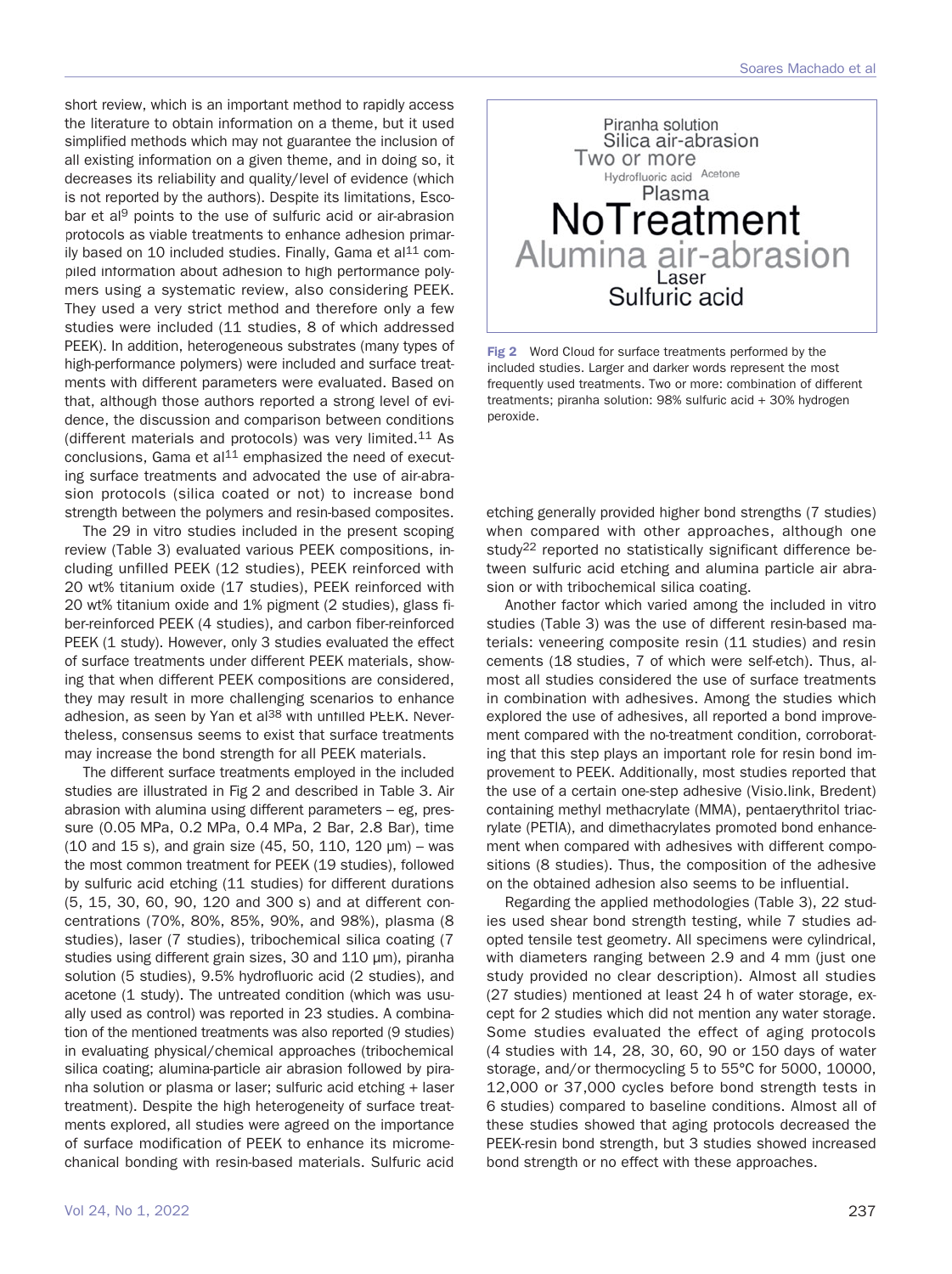|  | <b>Table 3</b> Descriptive data for the included in vitro studies |  |  |  |  |  |  |
|--|-------------------------------------------------------------------|--|--|--|--|--|--|
|--|-------------------------------------------------------------------|--|--|--|--|--|--|

| Authors                      |                                                                                                                                                                                                                                                    |                                                                                                                                                                                                                                                                                                                                                               |                                                                                                                                                                                                                                                                                                                                               |                                                                                                                                                                                                                                                                                                                              |
|------------------------------|----------------------------------------------------------------------------------------------------------------------------------------------------------------------------------------------------------------------------------------------------|---------------------------------------------------------------------------------------------------------------------------------------------------------------------------------------------------------------------------------------------------------------------------------------------------------------------------------------------------------------|-----------------------------------------------------------------------------------------------------------------------------------------------------------------------------------------------------------------------------------------------------------------------------------------------------------------------------------------------|------------------------------------------------------------------------------------------------------------------------------------------------------------------------------------------------------------------------------------------------------------------------------------------------------------------------------|
| (year)                       | <b>PEEK</b> characteristics                                                                                                                                                                                                                        | Bonded set                                                                                                                                                                                                                                                                                                                                                    | Test geometry                                                                                                                                                                                                                                                                                                                                 | Control condition                                                                                                                                                                                                                                                                                                            |
| Ates et al,<br>2018          | PEEK reinforced with 20% weight<br>titanium oxide (breCAM.BIOHPP,<br>Bredent)                                                                                                                                                                      | PEEK + adhesive (Visio.link, Bredent)+<br>flowable opaque composite (Crea.lign<br>opaker A2, Bredent) + veneering<br>composite resin (Crea.lign paste A2,<br>Bredent).                                                                                                                                                                                        | Shear bond strength (knife-edge)<br>Cylinder dimensions: diameter: 4 mm;<br>height: 5 mm                                                                                                                                                                                                                                                      | Untreated condition                                                                                                                                                                                                                                                                                                          |
| Bötel et al,<br>2018         | Different types of PEEK: unfilled<br>(Juvora Dental disk, Invibio);<br>white filled with 20% titanium<br>oxide powder (TiO <sub>2</sub> ) (DC4420,<br>Daicel, EVONIK); filled with 20%<br>$TiO2$ powder and 1% pigment<br>(DC4450, Daicel, EVONIK) | PEEK + adhesive (Visio.link, Bredent) +<br>veneering composite resins (Vita VM LC,<br>VITA; or GC GRADIA, GC; or GC GRADIA<br>DIRECT Flo [GC])                                                                                                                                                                                                                | Shear bond strength<br>Cylinder dimensions: diameter: 5 mm;<br>height: 2 mm<br>Approach unclear*                                                                                                                                                                                                                                              | Air abrasion only                                                                                                                                                                                                                                                                                                            |
| Caglar et al,<br>2018        | PEEK reinforced with 20wt%<br>titanium oxide (breCAM.BIOHPP,<br>Bredent)                                                                                                                                                                           | PEEK + adhesives (none; or Visio.link,<br>Bredent; or Signum PEEK bond, Heraeus<br>Kulzer) + resin cement (Panavia SA<br>Cement Plus, Kuraray)                                                                                                                                                                                                                | Shear bond strength (knife edge)<br>Cylinder dimensions: diameter: 4 mm,<br>height: 5 mm                                                                                                                                                                                                                                                      | Untreated condition                                                                                                                                                                                                                                                                                                          |
| Chaijareenont<br>et al, 2018 | PEEK reinforced with titanium<br>dioxide pigments and 20%<br>ceramic-filled (Dentokeep,<br>Nt-trading)                                                                                                                                             | PEEK + adhesive (Heliobond; Ivoclar<br>Vivadent) + veneering composite resin<br>(Filtek Z350XT, 3M Oral Care)                                                                                                                                                                                                                                                 | Shear bond strength<br>Cylinder dimensions: diameter: 3 mm;<br>height: 2 mm<br>Approach unclear*                                                                                                                                                                                                                                              | Untreated condition                                                                                                                                                                                                                                                                                                          |
| Culhaoğlu et<br>al, 2017     | PEEK reinforced with 20% weight<br>titanium oxide (breCAM.BIOHPP,<br>Bredent)                                                                                                                                                                      | PEEK + adhesive (Visio.link, Bredent) +<br>veneering composite resin (Combo.lign,<br>Bredent)                                                                                                                                                                                                                                                                 | Shear bond strength<br>Cylinder dimensions: diameter: 2 mm; height: 2 mm<br>Approach unclear*                                                                                                                                                                                                                                                 | Untreated condition                                                                                                                                                                                                                                                                                                          |
| Fuhrmann et<br>al, 2014      | Glass fiber-reinforced PEEK<br>(Cendres+Métau)                                                                                                                                                                                                     | PEEK or PEKK (amorph) or PEKK<br>(crystalline)<br>Silane (Monobond Plus, Ivoclar Vivadent)<br>and/or adhesive primer (Luxatemp Glaze<br>& Bond, DMG) + resin cement (Multilink<br>Automix, Ivoclar Vivadent) + luting<br>composite (Multicore Flow, Ivoclar<br>Vivadent)                                                                                      | Tensile bond strength<br>Cylinder diameter: 3.2 mm<br>Approach: Specimen positioned and aligned in a<br>jig. The jig was attached to the load cell crosshead<br>by upper and lower chains, allowing the whole<br>system to be self-aligning and providing a moment-<br>free axial force application (crosshead speed:<br>$2$ mm/min).         | Negative control: air abrasion with<br>alumina particles (110-um grain<br>size, 15 s) + resin cement (Multilink<br>Automix), without adhesive; positive<br>control: Air abrasion with alumina<br>particles (110-um grain, 15 s) +<br>adhesive primer (Luxatemp Glaze &<br>Bond) $20 s +$ resin cement<br>(Multilink Automix) |
| Hallmann et al,<br>2012      | PEEK dental-based polymer<br>(PEEK-OPTIMA, Invibio Biomaterial<br>Solutions)                                                                                                                                                                       | PEEK + adhesives (Heliobond, Ivoclar<br>Vivadent; or Clearfil Ceramic Primer,<br>Kuraray) + resin cement (RelyX Unicem,<br>3M Oral Care)                                                                                                                                                                                                                      | Tensile bond strength<br>Cylinder diameter: 3 mm<br>Approach unclear*                                                                                                                                                                                                                                                                         | Untreated condition                                                                                                                                                                                                                                                                                                          |
| Henriques et<br>al, 2018     | Different types of PEEK:<br>Conventional unfilled PEEK<br>(TECAPEEK, Ensinger); PEEK<br>reinforced with 30vol% glass fiber<br>(TECAPEEK, Ensinger); PEEK<br>reinforced with 30vol% carbon<br>fiber (TECAPEEK, Ensinger)                            | PEEK + resin cement (Allcem CORE,<br>FGM)                                                                                                                                                                                                                                                                                                                     | Shear bond strength<br>Specimen dimension unclear*<br>Approach unclear*                                                                                                                                                                                                                                                                       | 98% sulfuric acid as control                                                                                                                                                                                                                                                                                                 |
| Jahandideh et<br>al, 2020    | PEEK reinforced with 20% weight<br>titanium oxide (Bio.HPP, Bredent)                                                                                                                                                                               | PEEK + adhesive (Visio.link, Bredent) +<br>resin Opaquer (Crea.Lign Opaquer,<br>Bredent) + veneering composite resin<br>(Crea.lign paste A2, Bredent).                                                                                                                                                                                                        | Shear bond strength<br>Cylinder dimensions: diameter: 4 mm; height:<br>$1.5 \, \text{mm}$ ;<br>Approach unclear*                                                                                                                                                                                                                              | Untreated condition                                                                                                                                                                                                                                                                                                          |
| Keul et al.<br>2014          | PEEK reinforced with 20% of<br>inorganic filler (Dentokeep,<br>Nt-trading)                                                                                                                                                                         | PEEK + silane and/or adhesive (no<br>adhesive; or Monobond Plus/ Heliobond,<br>Ivoclar Vivadent; or Visio.link, Bredent;<br>or Clearfil Ceramic Primer, Kuraray; or<br>Signum PEEK Bond I+II, Heraeus Kulzer)<br>+ veneering composite resins (Signum<br>Composite Dentin shade A3, Heraeus<br>Kulzer; or Signum Ceramis Dentin shade<br>A3, Heraeus Kulzer). | Tensile bond strength<br>Cylinder dimensions: diameter: 2.9 mm; height:<br>6 mm<br>Approach: Specimens positioned in a jig with the<br>specimen's surface perpendicular to the loading<br>direction. The jig was attached to the load cell and<br>pulled apart by an upper chain. Crosshead speed<br>of 5 mm/min.                             | Untreated condition                                                                                                                                                                                                                                                                                                          |
| Lümkemann et<br>al. 2018     | PEEK reinforced with 20% of<br>inorganic filler (Dentokeep,<br>Nt-trading)                                                                                                                                                                         | PEEK + adhesives (none; or Scotchbond<br>Universal, 3M Oral Care; or Clearfil<br>Universal Bond, Kuraray; or Futurabond<br>U, Voco; or Adhese Universal, Ivoclar<br>Vivadent; or G-Premio Bond, GC; or Pekk<br>Bond, Anaxdent; or Visio.link, Bredent) +<br>resin cement (Clearfil SA, Kuraray)                                                               | Tensile bond strength;<br>Cylinder diameter: 2.9 mm<br>Approach: The specimens were positioned in a jig<br>with the PEEK surface perpendicular to the load.<br>Crosshead speed of 5 mm/min.                                                                                                                                                   | Negative control: untreated<br>Positive control: Visio.link                                                                                                                                                                                                                                                                  |
| Rocha et al,<br>2016         | Conventional unfilled PEEK<br>(Juvora Dental Disk, Juvora)                                                                                                                                                                                         | Dentin + two successive layers of<br>adhesive over dentin (Adper Single Bond<br>2. FGM) + resin cement (RelvX, ARC, 3M)<br>Oral Care) + silane agent (RelyX Ceramic<br>Primer, 3M Oral Care) over PEEK + PEEK                                                                                                                                                 | Shear bond strength<br>Cylinder dimensions: diameter: 3 mm; height:<br>3 mm<br>Approach: The bonding interface of PEEK and<br>dentin was positioned perpendicular to the<br>horizontal plane and a stainless-steel wire<br>(diameter: 0.4 mm) applied shear force at the<br>interface with a crosshead speed of 0.5 mm/min<br>until fracture. | Not mentioned                                                                                                                                                                                                                                                                                                                |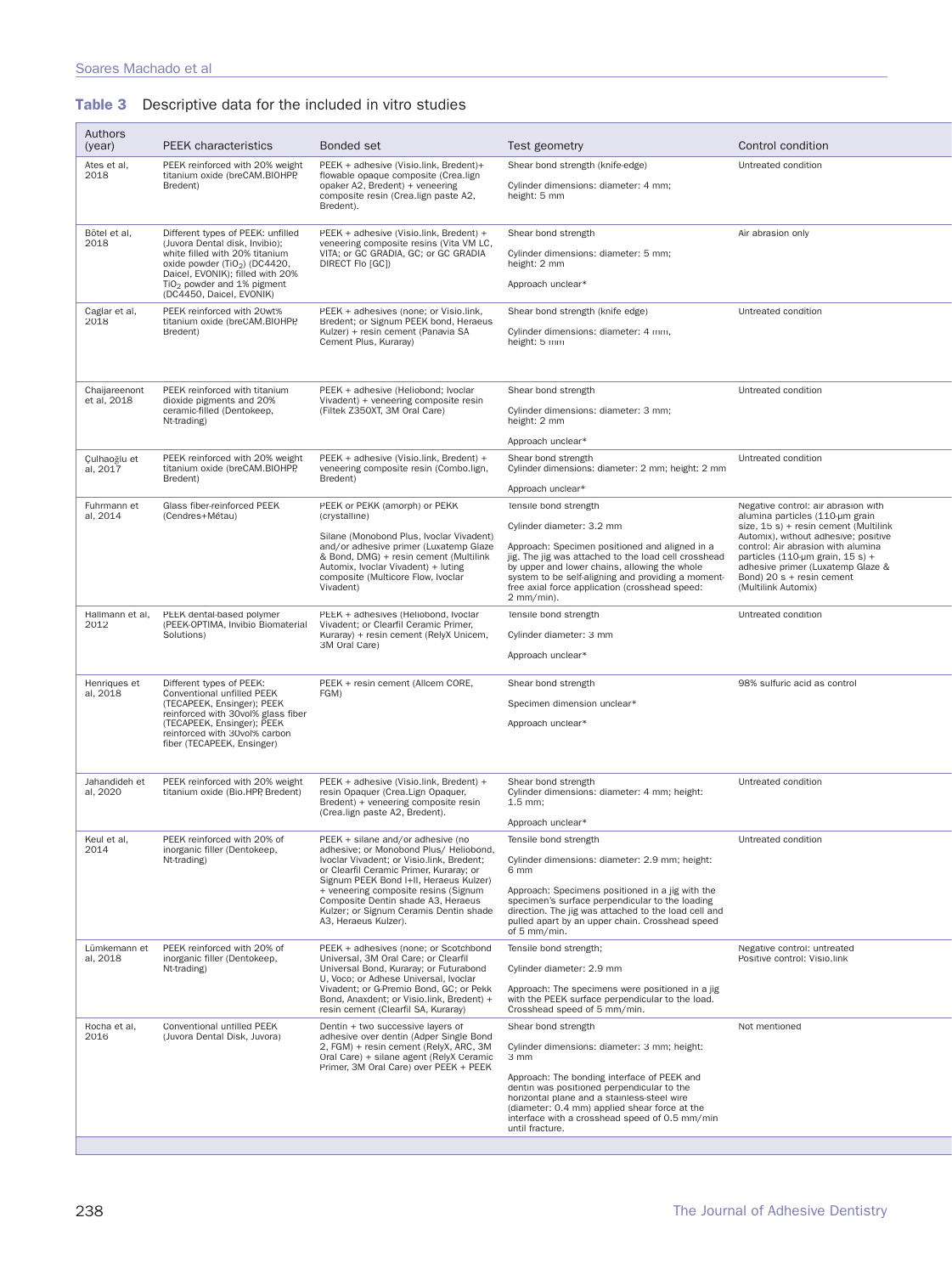| Surface treatments                                                                                                                                                                                                                                                                                                                                                                                                                                                                                                                | Aging protocol                                                                                                                     | Main findings                                                                                                                                                                                                                                                                                                                                                                                                                                                               |
|-----------------------------------------------------------------------------------------------------------------------------------------------------------------------------------------------------------------------------------------------------------------------------------------------------------------------------------------------------------------------------------------------------------------------------------------------------------------------------------------------------------------------------------|------------------------------------------------------------------------------------------------------------------------------------|-----------------------------------------------------------------------------------------------------------------------------------------------------------------------------------------------------------------------------------------------------------------------------------------------------------------------------------------------------------------------------------------------------------------------------------------------------------------------------|
| Air abrasion with alumina (50-um grain size, 15 s);<br>Air abrasion with silica coated (30-um grain size, 15 s);<br>Er:YAG laser: 2.940 nm, 150 mJ, 10 Hz, 1.5 Win OSP mode;<br>Er: YAG laser + air abrasion with alumina (50-µm grain size,<br>15 s); Er:YAG laser + air abrasion with silica-coated alumina<br>particles (30-um grain size, 15 s).                                                                                                                                                                              | Storage: 24 h in water at 37°C; +thermocycling:<br>5000 cycles at 5°C to 55°C with a dwell time of<br>20 s.                        | Air abrasion with alumina and silica-coated alumina particles alone or<br>combined with use of Er:YAG laser promoted the highest bond<br>strength, followed by the application of laser alone and no treatment,<br>which promoted lower values.                                                                                                                                                                                                                             |
| All specimens air abraded with alumina (110-um grain size,<br>10 s) followed by ultrasonic bath and low-pressure plasma<br>treatments: O <sub>2</sub> plasma (3 min); O <sub>2</sub> plasma (35 min); Argon/<br>O <sub>2</sub> plasma (3 min); Argon/ O <sub>2</sub> plasma (35 min). Constant<br>parameters between the groups (temperature = $70^{\circ}$ C;<br>pressure = $0.3$ mbar; frequency = $100$ kHz; energy = $200W$ ).                                                                                                | Storage: 24 h in water at 37°C.                                                                                                    | The surface pretreatment of diverse PEEK types with low-pressure<br>plasma prior to veneering with composite generated a positive<br>influence on the adhesive bond between PEEK and composite. Plasma<br>with oxygen process gas for a duration of 35 min and the use of low<br>viscosity cement (Gradia Direct Flo) promoted the highest bond<br>strength.                                                                                                                |
| Air abrasion with alumina (50-um grain size, 15 s); air<br>abrasion with silica-coated alumina particles (30-um grain<br>size, 15 s); Er:YAG laser: 2.940 nm, 150 mJ, 10 Hz, 1.5 W<br>in QSP mode.                                                                                                                                                                                                                                                                                                                                | Storage: 24 h in water at 37°C; + thermocycling:<br>5000 cycles at 5 to 55°C with a dwell time of 20 s.                            | All groups presented lowest values when the adhesive was not applied.<br>Both air abrasion groups with alumina and silica-coated alumina<br>particles, mainly associated with one-step universal adhesive (Visio.<br>link), promoted higher bond strength, followed by Er:YAG laser and no<br>treatment, which presented lower values.<br>The one-step universal adhesive (Visio.link) promoted the highest<br>values compared with two-step adhesive (Signum PEEK bond).   |
| Different percentages of sulfuric acid: 70%, 80%, 85%, 90%,<br>and 98% for 60 s.                                                                                                                                                                                                                                                                                                                                                                                                                                                  | Storage: 24 h in water at 37°C.                                                                                                    | Concentrations of 85%, 90% and 98% promoted the highest bond<br>strength.<br>80% promoted intermediate strength and statistically similar to the<br>strength with 85%. The 70% and no treatment presented the lowest<br>values.                                                                                                                                                                                                                                             |
| Air abrasion with silica-coated alumina particles (30-um grain<br>size, 15 s); acetone 99% (60 s); 98% sulfuric acid (60 s); air<br>abrasion with alumina (110-um grain size, 15 s); Yb:PL laser:<br>5 W, 250 ms frequency.                                                                                                                                                                                                                                                                                                       | Storage: not mentioned<br>Thermocycling: 10,000 cycles at 5 to 55°C with a<br>dwell time of 20 s.                                  | Sulfuric acid promoted the highest bond strength.<br>Laser, air abrasion with 30-um silica-coated alumina and 110-um<br>alumina particles promoted intermediary adhesion.<br>Acetone and no treatment promoted the lowest bond strength.                                                                                                                                                                                                                                    |
| Air abrasion with alumina (110-µm grain, $15 s$ ) + adhesive<br>primer (Luxatemp Glaze & Bond) with storage under a<br>lightproof box for 5 min + resin cement (Multilink Automix);<br>air abrasion with silica-coated alumina particles (30-µm grain<br>size, 15 s) + silane (Monobond Plus) for 5 min + resin<br>cement (Multilink Automix); air abrasion with silica-coated<br>alumina particles (30-um grain size, 15 s) + silane<br>(Monobond Plus) + adhesive primer (Luxatemp Glaze) + resin<br>cement (Multilink Automix) | Storage: water at 37°C for 3, 30 and 150 days +<br>thermocycling: 10,000 (30 days) or 37,500<br>(150 days) cycles at 5 to 55°C.    | Highest bond strength with the combination of 30-um silica-coated<br>alumina particles associated, universal primer (Monobond Plus) and<br>resin primer (Luxatemp Glaze Bond).<br>The fiber-reinforced PEEK material provided the highest TBS of all three<br>materials within all conditioning groups.<br>Although tensile bond strength decreased slightly over the storage<br>time of 150 days, these decreases were not statistically significant in<br>most subgroups. |
| Piranha solution, 30 s; air abrasion with alumina (50-um grain<br>size, 15 s) + piranha solution, 30 s; air abrasion with alumina<br>$(110 \text{-} \mu \text{m})$ grain size, $15 \text{ s}$ ) + piranha solution, 30 s; air<br>abrasion with silica-coated alumina particles (30-um grain<br>size) + piranha solution, 30 s; air abrasion with silica-coated<br>alumina particles (110-um grain size) + piranha solution, 30 s                                                                                                  | Storage: 3 days in water at 37°C.                                                                                                  | It was not possible to obtain good adhesion between the resin cement<br>and the non-treated surface.<br>Combination with air abrasion and piranha solution promoted higher<br>bond strength for both adhesives.                                                                                                                                                                                                                                                             |
| CO <sub>2</sub> laser: 200 µm holes spaced 400 µm apart;<br>CO <sub>2</sub> laser: 200 µm holes spaced 600 µm apart;<br>$CO2$ laser: 200 µm holes spaced 400 µm apart + 98%<br>sulfuric acid.<br>Laser parameters: wavelength 1064 nm, 50 W, input power<br>1000 W, 50 Hz.                                                                                                                                                                                                                                                        | Storage: distilled water at 37°C for 24 h.                                                                                         | For unfilled PEEK, acid promoted highest bond strength.<br>For carbon modified PEEK, the samples from laser treated showed a<br>significant increase in the bond strength compared with the traditional<br>acid etching treatment.<br>The acid-etched samples had a substantial reduction in the bond<br>strength comparing with the unfilled and glass-reinforced PEEK<br>samples.<br>Samples treated with both acid etching and laser promoted the lowest<br>values.      |
| CO <sub>2</sub> laser with 4 W power, 159.22 J/cm <sup>2</sup> , wavelength of<br>10600 nm, for 50 s; Er:YAG laser with a 2940 nm<br>wavelength, 150 mJ energy, for 20 s, 1.5 W output power<br>and 119.42 J/cm <sup>2</sup> energy density in a pulse mode (10 Hz)<br>with 700 µs pulse duration at a 10 mm.                                                                                                                                                                                                                     | Storage: distilled water at 37°C for 24 h.                                                                                         | Er:YAG laser promoted the highest bond strength.<br>The CO <sub>2</sub> laser was promoted intermediate strength and the control<br>group promoted the lowest bond strength.                                                                                                                                                                                                                                                                                                |
| Air abrasion with alumina particles (50-um grain size, 10 s);<br>piranha solution (30 s)<br>Air abrasion + piranha solution (30 s).                                                                                                                                                                                                                                                                                                                                                                                               | Storage: distilled water at 37°C for 60 days +<br>thermocycling:<br>5000 cycles between 5°C and 55°C with a dwell<br>time of 20 s. | Air abrasion alone or combined with piranha solution promoted the<br>highest bond strength, mainly associated with universal one-step<br>adhesive (Visio.link), and two-step adhesives (Signum PEEK Bond and<br>Monobond Plus/ Heliobond).<br>The use of adhesive containing 10-methacryloyIdecyl dihydrogen<br>phosphate-MDP (Clearfil ceramic Primer) showed no or low bond<br>strength.                                                                                  |
| Air abrasion with alumina particles (50-um grain size, 10 s),<br>using different pressures: 0.05 MPa; 0.2 MPa; 0.4 MPa.                                                                                                                                                                                                                                                                                                                                                                                                           | Storage: distilled water at 37°C for 24 h; +<br>thermocycling: 5000 cycles between 5°C and 55°C<br>with a dwell time of 20 s.      | Air abrasion pressure does not have an impact on the results of the<br>tensile bond strength, except with adhesives containing methyl<br>methacrylate- MMA and urethane dimethacriyate (UDMA) (Pekk Bond).<br>Universal adhesives (Scotchbond Universal and Adhese Universal)<br>were comparable to one-step control adhesive (Visio.link).                                                                                                                                 |
| Air abrasion with alumina particles (45 µm grain size, 15 s)<br>Air abrasion with alumina particles (45 $\mu$ m grain size) +<br>silica coated alumina particles (110-um grain, both for 15 s);<br>98% sulfuric acid (5 s); 98% sulfuric acid (30 s); 98% sulfuric<br>acid (60 s).                                                                                                                                                                                                                                                | Storage: distilled water at 37°C for 24 h.                                                                                         | No differences between experimental groups. Adhesive failures<br>predominant.                                                                                                                                                                                                                                                                                                                                                                                               |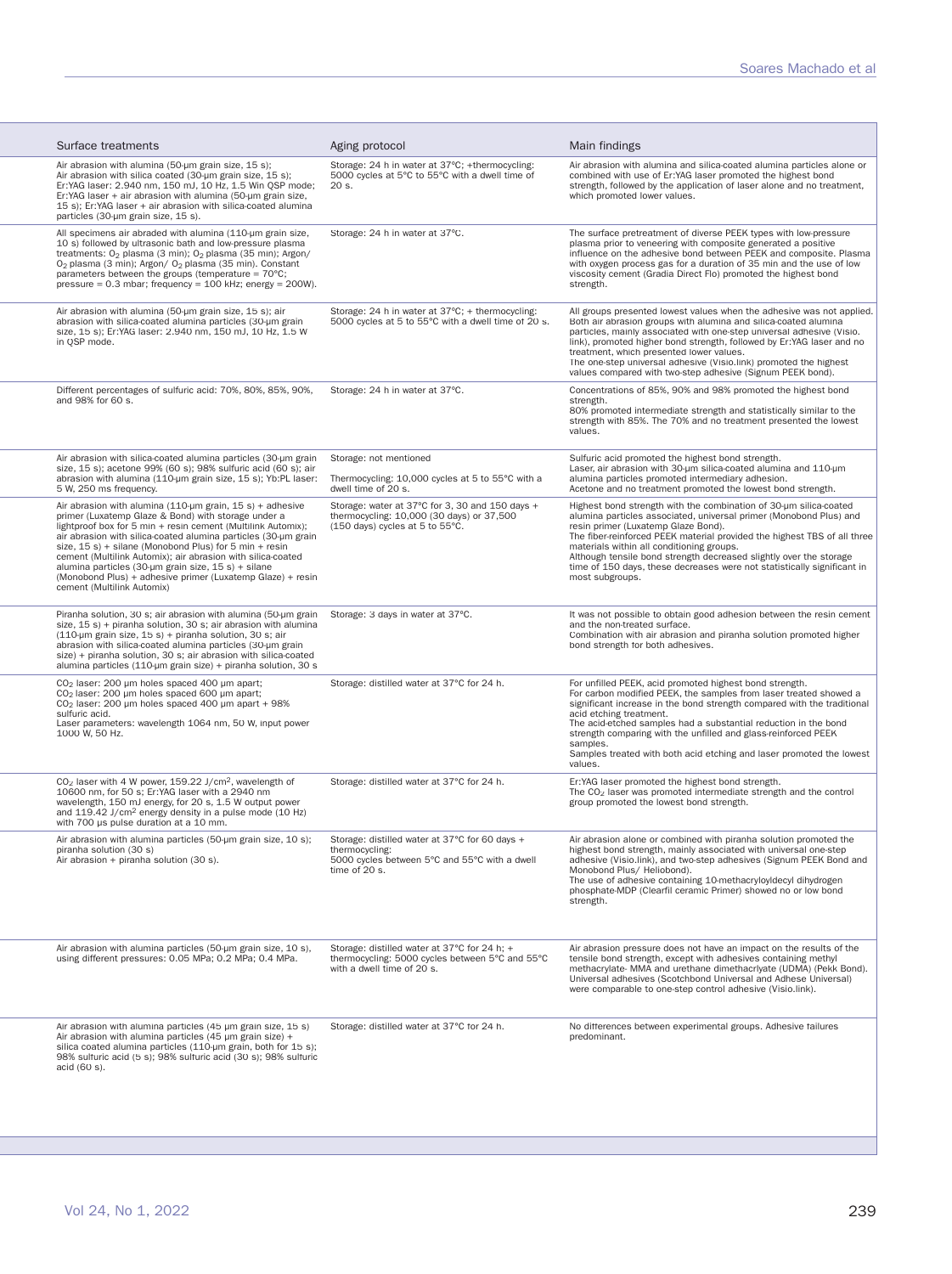| Rosentritt et<br>al, 2014<br>Schmidlin et<br>al, 2010 | <b>PEEK</b> characteristics<br>Conventional unfilled PEEK<br>(Juvora Dental Disk, Juvora)<br>Conventional PEEK (PEEK-<br>CLASSIX)         | <b>Bonded set</b><br>PEEK + adhesives (none; Espe Sil, 3M<br>Oral Care; or Signum Conector, Heraeus<br>Kulzer; or Solidex Solibond, Shofu; or<br>Composite primer, GC; or New Outline<br>Primer, Anaxblend; or Clearfill Aloy<br>Primer, Kuraray; or Clearfill Ceramic<br>Primer, Kuraray; or New Outline,<br>Anaxblend; or Metal Bonder, Anaxblend;<br>or Cera Resin Bond, Shofu; or ML Primer,<br>Shofu; or Metal Primer II, GC; or Plaquit,<br>Dreve; or Zirconia Bond, Heraeus Kulzer)<br>+ opaque (None; Opaque; Flowapaque;<br>Clearfil Opaque) + veneering composite<br>resin (Sinfony, 3M Oral Care; or Signum,<br>Heraeus Kulzer; or Solidex, Shofu; or<br>Gradia, GC; or Anaxblend, Anaxblend; or<br>GC Gradia, GC) | Test geometry<br>Shear bond strength<br>Cylinder dimensions: diameter: 5 mm; height:<br>4 mm<br>Approach unclear*                                                                                  | Control condition<br>Not mentioned                                                            |
|-------------------------------------------------------|-------------------------------------------------------------------------------------------------------------------------------------------|-------------------------------------------------------------------------------------------------------------------------------------------------------------------------------------------------------------------------------------------------------------------------------------------------------------------------------------------------------------------------------------------------------------------------------------------------------------------------------------------------------------------------------------------------------------------------------------------------------------------------------------------------------------------------------------------------------------------------------|----------------------------------------------------------------------------------------------------------------------------------------------------------------------------------------------------|-----------------------------------------------------------------------------------------------|
|                                                       |                                                                                                                                           |                                                                                                                                                                                                                                                                                                                                                                                                                                                                                                                                                                                                                                                                                                                               |                                                                                                                                                                                                    |                                                                                               |
|                                                       |                                                                                                                                           |                                                                                                                                                                                                                                                                                                                                                                                                                                                                                                                                                                                                                                                                                                                               |                                                                                                                                                                                                    |                                                                                               |
|                                                       |                                                                                                                                           |                                                                                                                                                                                                                                                                                                                                                                                                                                                                                                                                                                                                                                                                                                                               |                                                                                                                                                                                                    |                                                                                               |
|                                                       |                                                                                                                                           |                                                                                                                                                                                                                                                                                                                                                                                                                                                                                                                                                                                                                                                                                                                               |                                                                                                                                                                                                    |                                                                                               |
|                                                       |                                                                                                                                           | PEEK + adhesive (None; Heliobond,<br>Ivoclar Vivadent) + resin cements (RelyX<br>Unicem, 3M Oral Care; or Tetric, Ivoclar                                                                                                                                                                                                                                                                                                                                                                                                                                                                                                                                                                                                     | Shear bond strength<br>Cylinder diameter: 3.1 mm                                                                                                                                                   | Titanium material was treated as<br>material control.<br>Untreated condition for PEEK control |
|                                                       |                                                                                                                                           | Vivadent)                                                                                                                                                                                                                                                                                                                                                                                                                                                                                                                                                                                                                                                                                                                     | Approach: The specimens were positioned in the                                                                                                                                                     | group                                                                                         |
|                                                       |                                                                                                                                           |                                                                                                                                                                                                                                                                                                                                                                                                                                                                                                                                                                                                                                                                                                                               | sample holder and parallel to the loading piston in<br>a distance of 200 µm. The loading piston had a<br>chisel configuration and load was applied with a<br>crosshead speed of 1 mm/min.          |                                                                                               |
| Schmidlin et<br>al, 2016                              | PEEK reinforced with 20% of<br>inorganic filler (Dentokeep,                                                                               | PEEK + adhesives (None; or Soft-Liner<br>Liquid, GC; or Visio.link, Bredent; or                                                                                                                                                                                                                                                                                                                                                                                                                                                                                                                                                                                                                                               | Tensile bond strength                                                                                                                                                                              | Air abrasion only                                                                             |
|                                                       | Nt-trading)                                                                                                                               | Ambarino P60, Creamed) + glycine<br>(half of specimens) + resin cements                                                                                                                                                                                                                                                                                                                                                                                                                                                                                                                                                                                                                                                       | Cylinder diameter: 2.9 mm                                                                                                                                                                          |                                                                                               |
|                                                       |                                                                                                                                           | (RelyX Unicem, 3M Oral Care; or Clearfil<br>SA Cement, Kuraray)                                                                                                                                                                                                                                                                                                                                                                                                                                                                                                                                                                                                                                                               | Approach Unclear*                                                                                                                                                                                  |                                                                                               |
| Schwitalla et<br>al. 2017                             | Unfilled PEEK type (Juvora dental<br>disk, Juvora); PEEK containing                                                                       | PEEK + adhesive (Visio.link, Bredent) +<br>resin cement (Vita VM LC, VITA)                                                                                                                                                                                                                                                                                                                                                                                                                                                                                                                                                                                                                                                    | Shear bond strength                                                                                                                                                                                | Untreated condition                                                                           |
|                                                       | 20% titanium oxide (TiO <sub>2</sub> ) powder<br>(Vestakeep DC4420, Evonik);                                                              |                                                                                                                                                                                                                                                                                                                                                                                                                                                                                                                                                                                                                                                                                                                               | Cylinder dimensions: diameter: 5 mm; height:<br>$2 \, \text{mm}$                                                                                                                                   |                                                                                               |
|                                                       | colored PEEK compound filled<br>with 20% TiO <sub>2</sub> powder and about<br>1% of pigment powder (Vestakeep<br>DC4450, Evonik)          |                                                                                                                                                                                                                                                                                                                                                                                                                                                                                                                                                                                                                                                                                                                               | Approach unclear*                                                                                                                                                                                  |                                                                                               |
| Silthampitag et<br>al, 2016                           | PEEK reinforced with titanium<br>dioxide pigments, ceramic-filled<br>20% (Dentokeep, Nt-trading)                                          | PEEK + adhesives (mone; or Heliobond,<br>Ivoclar Vivadent) + veneering composite<br>resin (Filtek Z350XT Flowable, 3M Oral<br>Care)                                                                                                                                                                                                                                                                                                                                                                                                                                                                                                                                                                                           | Shear bond strength                                                                                                                                                                                | Untreated condition                                                                           |
|                                                       |                                                                                                                                           |                                                                                                                                                                                                                                                                                                                                                                                                                                                                                                                                                                                                                                                                                                                               | Cylinder dimensions: diameter: 3 mm, height:<br>2 mm                                                                                                                                               |                                                                                               |
|                                                       |                                                                                                                                           |                                                                                                                                                                                                                                                                                                                                                                                                                                                                                                                                                                                                                                                                                                                               | Approach: The specimen was fixed in a special jig<br>to align a chisel-shaped rod parallel to the bond<br>surface at the bonding interface, at a crosshead<br>speed of 1 mm/min.                   |                                                                                               |
| Sproesser et<br>al, 2014                              | PEEK reinforced with 20% of<br>PEEK + resin cements (RelyX ARC, 3M<br>Oral Care; or Variolink II, Ivoclar<br>inorganic filler (Dentokeep, |                                                                                                                                                                                                                                                                                                                                                                                                                                                                                                                                                                                                                                                                                                                               | Shear bond strength                                                                                                                                                                                | Untreated condition                                                                           |
|                                                       | Nt-trading)                                                                                                                               | Vivadent; or Clearfil SA Cement,<br>Kuraray).                                                                                                                                                                                                                                                                                                                                                                                                                                                                                                                                                                                                                                                                                 | Cylinder diameter: 2.9 mm                                                                                                                                                                          |                                                                                               |
|                                                       |                                                                                                                                           |                                                                                                                                                                                                                                                                                                                                                                                                                                                                                                                                                                                                                                                                                                                               | Approach unclear*                                                                                                                                                                                  |                                                                                               |
| Stawarczyk et<br>al, 2013 A                           | PEEK reinforced with 20% of<br>inorganic filler (Dentokeep,                                                                               | PEEK + veneering composite resin<br>(Gradia, GC; or Sinfony, 3M Oral Care)                                                                                                                                                                                                                                                                                                                                                                                                                                                                                                                                                                                                                                                    | Shear bond strength                                                                                                                                                                                | Untreated condition                                                                           |
|                                                       | Nt-trading)                                                                                                                               |                                                                                                                                                                                                                                                                                                                                                                                                                                                                                                                                                                                                                                                                                                                               | Cylinder dimensions: diameter: 2.9 mm,<br>thickness: 1.5 mm                                                                                                                                        |                                                                                               |
|                                                       |                                                                                                                                           |                                                                                                                                                                                                                                                                                                                                                                                                                                                                                                                                                                                                                                                                                                                               | Approach unclear*                                                                                                                                                                                  |                                                                                               |
| Stawarczyk et<br>al, 2013 B                           | PEEK reinforced with 20% of<br>inorganic filler (Dentokeep,                                                                               | PEEK + adhesives (None; Visio.link,<br>Bredent; or Signum PEEK Bond I + II,                                                                                                                                                                                                                                                                                                                                                                                                                                                                                                                                                                                                                                                   | Shear bond strength                                                                                                                                                                                | Untreated condition                                                                           |
|                                                       | Nt-trading)                                                                                                                               | Heraeus Kulzer; or Ambarino P60,<br>Creamed) + resin cements (RelyX<br>Unicem Automix 2, 3M Oral Care; or                                                                                                                                                                                                                                                                                                                                                                                                                                                                                                                                                                                                                     | Cylinder dimensions: diameter: 2.9 mm,<br>thickness: 1.5 mm                                                                                                                                        |                                                                                               |
|                                                       |                                                                                                                                           | Clearfil SA, Kuraray)                                                                                                                                                                                                                                                                                                                                                                                                                                                                                                                                                                                                                                                                                                         | Approach unclear*                                                                                                                                                                                  |                                                                                               |
|                                                       |                                                                                                                                           |                                                                                                                                                                                                                                                                                                                                                                                                                                                                                                                                                                                                                                                                                                                               |                                                                                                                                                                                                    |                                                                                               |
| Stawarczyk et<br>al, 2014                             | PEEK reinforced with 20% of<br>inorganic filler (Dentokeep,                                                                               | PEEK + adhesives (None; or Visio.link,<br>Bredent; or Signum PEEK Bond I + II,                                                                                                                                                                                                                                                                                                                                                                                                                                                                                                                                                                                                                                                | Tensile bond strength                                                                                                                                                                              | Untreated condition                                                                           |
|                                                       | Nt-trading)                                                                                                                               | Heraeus Kulzer) + resin cements<br>(Vita VM LC, VITA Zahnfabrik; or Sinfony,                                                                                                                                                                                                                                                                                                                                                                                                                                                                                                                                                                                                                                                  | Cylinder dimensions: diameter: 2.9 mm; height:<br>10 mm                                                                                                                                            |                                                                                               |
|                                                       |                                                                                                                                           | 3M Oral Care)                                                                                                                                                                                                                                                                                                                                                                                                                                                                                                                                                                                                                                                                                                                 | Approach: Specimens positioned in a jig<br>(perpendicular to the loading direction). The jig was<br>attached to the load cell and pulled apart by an<br>upper chain (crosshead speed of 5 mm/min). |                                                                                               |
| Stawarczyk et<br>al, 2018                             | Conventional PEEK (Tizian PEEK,<br>Schütz Dental)                                                                                         | PEEK + adhesives (Visio.link, Bredent;<br>or Monobond Plus/Heliobond, Ivoclar                                                                                                                                                                                                                                                                                                                                                                                                                                                                                                                                                                                                                                                 | Tensile bond strength                                                                                                                                                                              | Positive control: Visio.link (Bredent)<br>adhesive groups                                     |
|                                                       |                                                                                                                                           | Vivadent; or Scotchbond Universal,<br>3M Oral Care; or Dialog bonding fluid,<br>Schütz Dental) + veneering composite                                                                                                                                                                                                                                                                                                                                                                                                                                                                                                                                                                                                          | Cylinder dimensions: diameter: 2.9 mm; height:<br>10 mm                                                                                                                                            |                                                                                               |
|                                                       |                                                                                                                                           | resin (Dialogue Occlusal, Schütz Dental)                                                                                                                                                                                                                                                                                                                                                                                                                                                                                                                                                                                                                                                                                      | Approach: specimens positioned in a holding<br>device, which was attached to the load cell and<br>pulled (crosshead speed of 5 mm/min).                                                            |                                                                                               |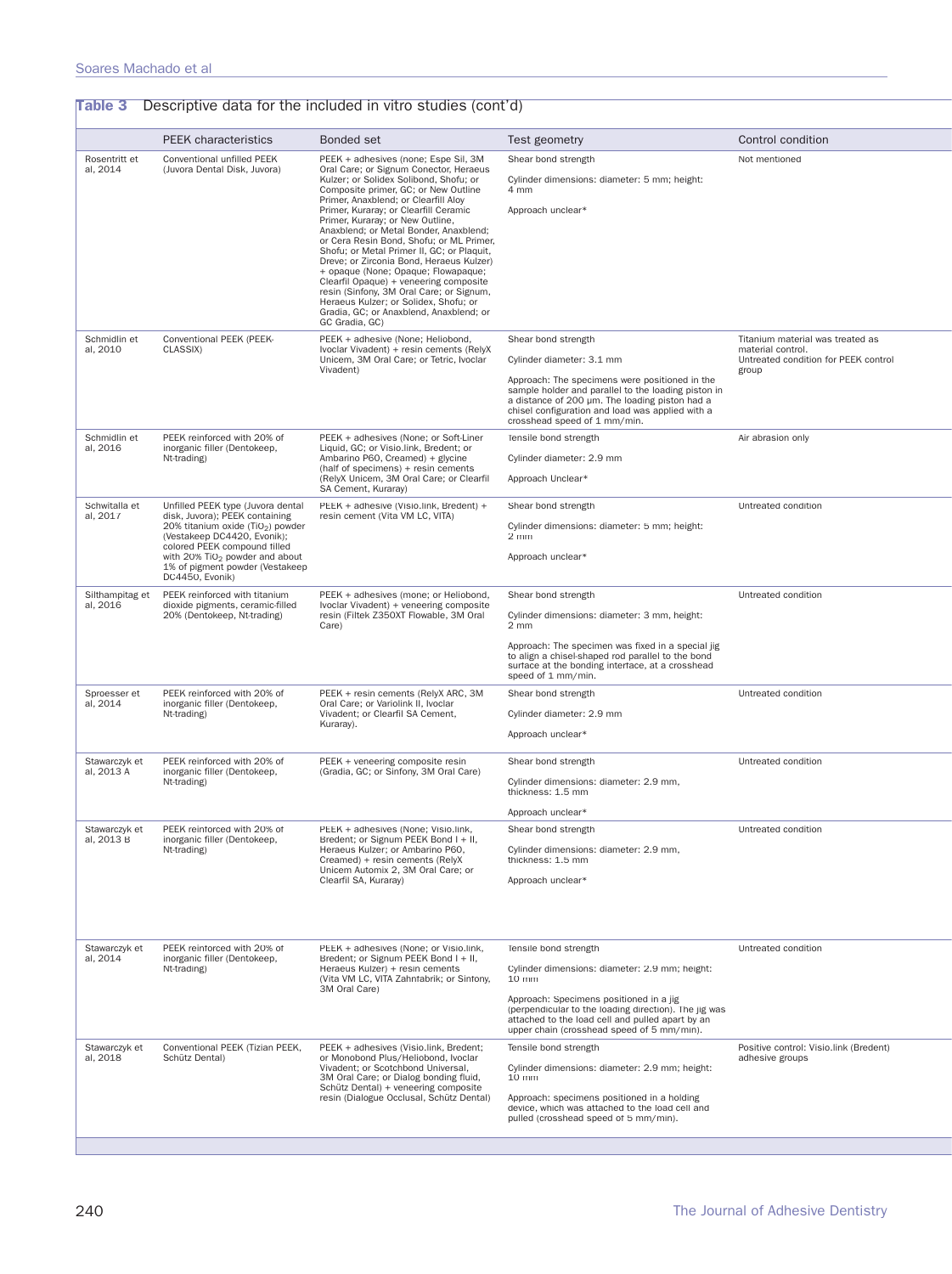| Surface treatments                                                                                                                                                                                                                                                                                                                                                    | Aging protocol                                                                                                                                                                                    | Main findings                                                                                                                                                                                                                                                                                                                                                                                                                                                                                                                                                                                                                                                                                                                                                                                                                                 |
|-----------------------------------------------------------------------------------------------------------------------------------------------------------------------------------------------------------------------------------------------------------------------------------------------------------------------------------------------------------------------|---------------------------------------------------------------------------------------------------------------------------------------------------------------------------------------------------|-----------------------------------------------------------------------------------------------------------------------------------------------------------------------------------------------------------------------------------------------------------------------------------------------------------------------------------------------------------------------------------------------------------------------------------------------------------------------------------------------------------------------------------------------------------------------------------------------------------------------------------------------------------------------------------------------------------------------------------------------------------------------------------------------------------------------------------------------|
| 98% Sulfuric acid (60 s); piranha solution (1:1 30 s); air<br>abrasion with alumina particles (50-µm/2 bar); air abrasion<br>with alumina particles (120-um/2.8 bar); air abrasion with<br>silica-coated alumina particles (30-µm/110-µm).                                                                                                                            | Storage: distilled water at 37°C for 24 h; or distilled<br>water at 37°C for 90 days or thermocycling; or<br>thermocycling: 12,000 cycles at 5°C and 55 °C.                                       | For achieving good bonding between PEEK and veneering composite,<br>surface cleaning and roughening (air abrasion, tribochemical treatment,<br>sulfuric acid) is recommended.<br>For adhesive bonding, a surface treatment prior to bonding seems to<br>be essential.<br>The combination with the application of opaque materials in most<br>cases revealed an increase in shear bond strength.<br>The data showed that seven of the tested systems mainly including<br>phosphate components achieved sufficient shear bond strength.<br>The combination of surface roughening and subsequent activation with<br>acetone- or phosphate-based methacrylate primers or tribochemical<br>treatment yields highest bond strengths on PEEK surfaces.<br>For most systems, no significant changes were found in comparison to<br>the baseline data. |
| 98% sulfuric acid (1 min)<br>Air abrasion with alumina particles (50-um grain size, 10 s<br>Air abrasion with alumina particles (110-um grain, 10 s)<br>Air abrasion with alumina particles (110-um grain, 10 s) + air<br>abrasion with silica-coated alumina particles (110-um grain,<br>12 s) + application of ESPE Sil (3M Oral Care) and air drying<br>for 5 min. | Storage: distilled water at 37°C for 24 h.                                                                                                                                                        | On the polished surfaces, no adhesion could be established with either<br>resin system.<br>Air abrasion with 50- or 110-um alumina, or silica-coated alumina<br>particles, did not lead to any PEEK adhesion with the universal<br>composite resin cement (RelyX Unicem).<br>Higher bond strengths were obtained by 98% sulfuric acid groups, for<br>both universal and two-step system (Heliobond/ Tetric).                                                                                                                                                                                                                                                                                                                                                                                                                                  |
| For all specimens: Air abrasion with alumina particles (50-µm<br>grain size, 10 s)<br>Low-density cold helium plasma for 20 s with pressure of<br>0.2 MPa at distance of 10 mm.                                                                                                                                                                                       | Storage: distilled water at 37°C for 24 h and half of<br>the specimens were additionally aged for another<br>14 days + thermocycling: 10,000 cycles at 5°C and<br>55°C with a dwell time of 20 s. | The one-step universal adhesive (Visio.link) showed the highest tensile<br>bond strength (TBS) in all tested groups.<br>The other adhesives and no-adhesive group showed no bond (0 MPa),<br>unless with a combination of argon plasma and glycine application.<br>The aging process decreased the bond strength for groups with<br>application of plasma and glycine.                                                                                                                                                                                                                                                                                                                                                                                                                                                                        |
| Plasma treatment (35 min at 70 °C and a pressure of 0.3<br>bar with a frequency of 100 kHz and a power output of<br>200W)<br>Air abrasion with alumina particles (110-um grain, 10 s)<br>Air abrasion with alumina particles (110-um grain, 10 s) and<br>plasma treatment.                                                                                            | Storage: distilled water at 37°C for 24 h.                                                                                                                                                        | Alumina air abrasion + plasma of Juvora exhibited the highest bond<br>strength.<br>The shear bond strength for all PEEK types increased for all treated<br>groups, except for Juvora PEEK, where control and plasma were similar.<br>The air-abraded specimens displayed a significant increase in<br>adhesion in comparison to the equivalent polished specimens.                                                                                                                                                                                                                                                                                                                                                                                                                                                                            |
| 98% sulfuric acid (60 s); piranha solution: a mixture of 98%<br>sulfuric acid and 30% hydrogen peroxide in a ratio 10:3 for<br>30 s; air abrasion with alumina particles (50-µm grain size,<br>$10 s$ .                                                                                                                                                               | Storage: distilled water at 37°C for 24 h.                                                                                                                                                        | The specimens in the 98% sulfuric acid and the use of adhesive<br>showed the highest shear bond strength (SBS).<br>Control and piranha solution showed the lowest bond strength without<br>adhesive.                                                                                                                                                                                                                                                                                                                                                                                                                                                                                                                                                                                                                                          |
| Different etching times of 98% sulfuric acid (20 µl): 5 s;<br>15 s; 30 s; 60 s; 90 s; 120 s; or 300 s.                                                                                                                                                                                                                                                                | Storage: distilled water at 37°C for 28 days.                                                                                                                                                     | Regardless of the etching duration, the self-adhesive resin cement<br>(Clearfil SA) showed lower bond strength values than conventional<br>resin composites (RelyX ARC or Variolink II).<br>Control group showed no bond.<br>For all cements, intermediate acid etching generated higher bond<br>strengths. More than 120 s produced negative effects.                                                                                                                                                                                                                                                                                                                                                                                                                                                                                        |
| 98% sulfuric acid (60 s);<br>Air abrasion with alumina particles (50-um grain size, 10 s);<br>Air abrasion with alumina particles (110-um grain size, 10 s);<br>Air abrasion with alumina particles (110-um grain size, 10 s)<br>+ air abrasion with silica-coated alumina particles (110-um<br>grain size, 12 s), and ESPE Sil, 5 min.                               | Storage: 3 days in distilled water at 37°C.                                                                                                                                                       | Both veneering composite resins showed higher shear bond strength<br>after acid etching.<br>The lowest values were observed for untreated and 50-µm air-abraded<br>groups.                                                                                                                                                                                                                                                                                                                                                                                                                                                                                                                                                                                                                                                                    |
| Plasma pretreatment (20 s, 200 kPa, 10 mm of distance).                                                                                                                                                                                                                                                                                                               | Storage: 24 h in water at 37°C; + thermocycling:<br>5000 or 10,000 cycles.                                                                                                                        | The plasma treatment and the choice of resin cement had no impact<br>on the shear bond strength.<br>The use of adhesive affected positively the bond strength.<br>Plasma application without adhesive showed no bonding to PEEK with<br>both tested self-adhesive resin cements.<br>The one-step (Visio, link) and two-step adhesive (Signum PEEK Bond)<br>on surfaces treated with and without plasma showed higher bond<br>strengths.<br>The one-step primer (Ambarino P60) revealed no bond.<br>The 10,000 TC-aged plasma groups combined with Signum PEEK bond<br>showed significantly lower SBS regardless of the resin cement used.                                                                                                                                                                                                     |
| 98% sulfuric acid (60 s); piranha solution (30 s).                                                                                                                                                                                                                                                                                                                    | Storage: half for 24 h in distilled water at 37°C;<br>and half in distilled water for 60 days at 37°C.                                                                                            | The groups without use of adhesives showed the lowest tensile bond<br>strength.<br>Both adhesives were effective to promote adhesion.<br>The pretreatments were similar for each adhesive, so there was no<br>need for acid etching.<br>The less viscous cement (Sinfony) showed higher bond strength.<br>An increase as well as a decrease of TBS was observed between<br>groups after 60 days of water storage at 37°C.                                                                                                                                                                                                                                                                                                                                                                                                                     |
| Air abrasion with 50-um alumina particles with a pressure of<br>0.05 or 0.35 MPa<br>Air abrasion with 110-um alumina particles with a pressure<br>of 0.05 or 0.35 MPa<br>Air abrasion with 110-um alumina modified with silica<br>(0.28 MPa pressure).                                                                                                                | Storage: 28 days in distilled water at 37°C; +<br>thermocycling: 20,000 cycles, 5°C to 55°C, with a<br>dwell time of 20 s.                                                                        | The greatest influence on the bond strength was exerted by the use of<br>an adhesive system followed by the pressure during air abrasion, while<br>the grain size of the air-abrasion powder did not show any effect.<br>The one-step control adhesive (Visio.link) showed the highest bond<br>strengths, followed by a different one-step adhesive (Scotchbond<br>Universal).<br>The two-step adhesive showed the lowest bond strengths.<br>Specimens air abraded with 0.35 MPa showed the highest survival<br>rates.                                                                                                                                                                                                                                                                                                                        |
|                                                                                                                                                                                                                                                                                                                                                                       |                                                                                                                                                                                                   |                                                                                                                                                                                                                                                                                                                                                                                                                                                                                                                                                                                                                                                                                                                                                                                                                                               |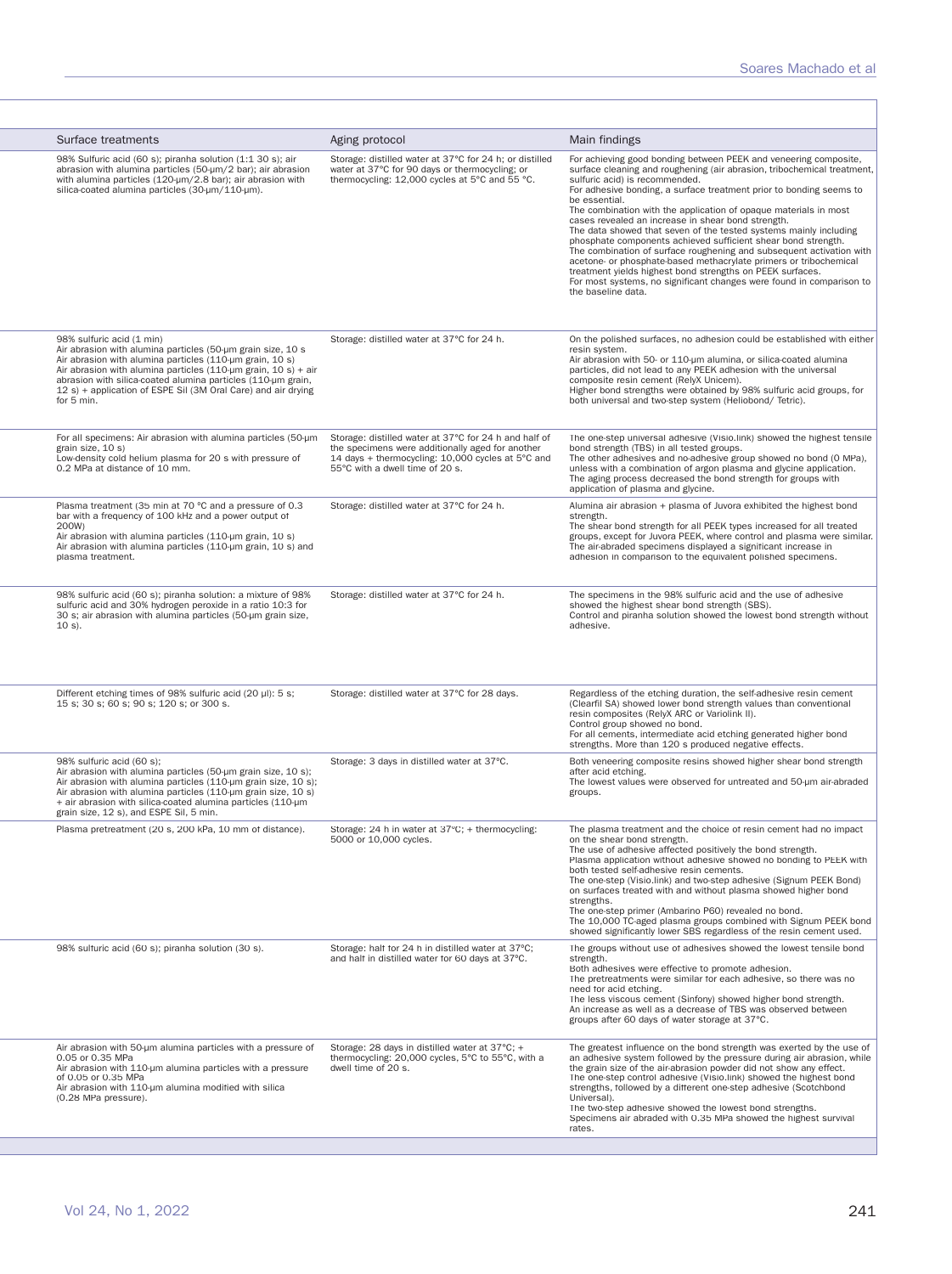|                       | <b>PEEK</b> characteristics                                                                                                                                   | Bonded set                                                                                                             | Test geometry                                                                                                                                                                                                                                                                                                            | Control condition                                                                               |
|-----------------------|---------------------------------------------------------------------------------------------------------------------------------------------------------------|------------------------------------------------------------------------------------------------------------------------|--------------------------------------------------------------------------------------------------------------------------------------------------------------------------------------------------------------------------------------------------------------------------------------------------------------------------|-------------------------------------------------------------------------------------------------|
| Tsuka et al,<br>2017  | PEEK reinforced with titanium<br>dioxide (Vestakeep, Daicel-<br>Evonik)                                                                                       | PEEK; or Dental gold-silver-palladium<br>alloy; or zirconia; or hybrid composite<br>resin + resin cements (Panavia V5, | Shear bond strength<br>Cylinder diameter: 4 mm                                                                                                                                                                                                                                                                           | Dental gold-silver-palladium alloy;<br>zirconia; hybrid composite resin as<br>control materials |
|                       |                                                                                                                                                               | Kuraray; or RelyX Ultimate, 3M Oral<br>Care; or G-CEM Link Force, GC; or<br>Super-Bond C&B, Sun Medical)               | Approach: Specimens fixed with a special fixture<br>(perpendicular to the loading direction). The<br>loading piston was brought close to the bonding<br>surface (crosshead speed of 1 mm/min).                                                                                                                           | Untreated condition                                                                             |
| Tsuka et al,<br>2018  | PEEK reinforced with titanium<br>dioxide (Vestakeep, Daicel-                                                                                                  | PEEK + resin cements (Panavia V5,<br>Kuraray; or RelyX Ultimate, 3M Oral                                               | Shear bond strength                                                                                                                                                                                                                                                                                                      | Untreated condition                                                                             |
|                       | Evonik)                                                                                                                                                       | Care; or G-CEM Link Force, GC; or                                                                                      | Specimen dimensions unclear*                                                                                                                                                                                                                                                                                             |                                                                                                 |
|                       |                                                                                                                                                               | Super-Bond C&B, Sun Medical)                                                                                           | Approach unclear*                                                                                                                                                                                                                                                                                                        |                                                                                                 |
| Wang et al,<br>2020   | PEEK Unclear*                                                                                                                                                 | PEEK + Primer (Heliobond, Ivoclar                                                                                      | Shear bond strength                                                                                                                                                                                                                                                                                                      | Untreated condition                                                                             |
|                       | Vivadent) + resin cement (Variolink,<br>Ivoclar Vivadent)                                                                                                     |                                                                                                                        | Cylinder dimensions: diameter: 3 mm; height:<br>4 mm                                                                                                                                                                                                                                                                     |                                                                                                 |
|                       |                                                                                                                                                               |                                                                                                                        | Approach: unclear*                                                                                                                                                                                                                                                                                                       |                                                                                                 |
| Yan et al,<br>2013    | PEEK resin: and 40 wt% barium-<br>containing glass filler (BGF)<br>reinforced PEEK (Changchun Jilin<br>University Super Engineering<br>Plastics Research Co.) | PEEK + resin cement (Dentex dual-cure<br>resin cement, Sino-Dentex)                                                    | Shear bond strength                                                                                                                                                                                                                                                                                                      | Polishing with 600-grit silicon<br>carbide papers as control group                              |
|                       |                                                                                                                                                               |                                                                                                                        | Cylinder dimensions: diameter: 3.7 mm; length:<br>4 mm                                                                                                                                                                                                                                                                   |                                                                                                 |
|                       |                                                                                                                                                               |                                                                                                                        | Approach: Specimen positioned in a holder<br>(composite surface parallel to the load). The<br>loading piston had an aperture configuration in<br>which the cylinder could get through (crosshead<br>speed of 0.7 mm/min) on the outer diameter of<br>the cylinder in a distance of 200 mm from the<br>composite surface. |                                                                                                 |
| Younis et al,<br>2019 | Unfilled PEEK (Optima PEEK,                                                                                                                                   | PEEK + adhesive only in Visio.link group                                                                               | Shear bond strength                                                                                                                                                                                                                                                                                                      | Untreated condition                                                                             |
|                       | Juvora)                                                                                                                                                       | (Visio.link, Bredent) + veneering<br>composite resin (Sinfony, 3M Oral Care)                                           | Cylinder diameter: 5 mm                                                                                                                                                                                                                                                                                                  |                                                                                                 |
|                       |                                                                                                                                                               |                                                                                                                        | Approach: Specimen positioned in a holder. A<br>chisel-shaped rod applied force parallel to the<br>bond surface at a distance of 0.5 mm from the<br>surface of the PEEK specimen (1 mm/min<br>crosshead speed.                                                                                                           |                                                                                                 |
| Zhou et al,<br>2014   | PEEK reinforced with 7 wt%<br>Nano-SiO <sub>2</sub>                                                                                                           | PEEK + resin cements (RelyX Unicem,<br>3M Oral Care; or two-step SE Bond/                                              | Shear bond strength                                                                                                                                                                                                                                                                                                      | Untreated condition                                                                             |
|                       | (Jilin University Super Engineering<br>Plastics Research)                                                                                                     | Clearfil AP-X, Kuraray)                                                                                                | Cylinder dimensions: diameter: 3 mm; height:<br>4 mm                                                                                                                                                                                                                                                                     |                                                                                                 |
|                       |                                                                                                                                                               |                                                                                                                        | Approach unclear*                                                                                                                                                                                                                                                                                                        |                                                                                                 |
| Zhou et al,<br>2017   | <b>PEEK (Jilin University Super</b><br>Engineering Plastics Research)                                                                                         | PEEK + adhesive (SE Bond, Kuraray) +                                                                                   | Shear bond strength                                                                                                                                                                                                                                                                                                      | Untreated condition                                                                             |
|                       |                                                                                                                                                               | resin cement (Clearfil AP-X, Kuraray)                                                                                  | Cylinder dimensions: diameter: 3 mm; height:<br>4 mm                                                                                                                                                                                                                                                                     |                                                                                                 |
|                       |                                                                                                                                                               |                                                                                                                        | Approach unclear*                                                                                                                                                                                                                                                                                                        |                                                                                                 |

Regarding failure analysis (Table 3), most of the studies (25) predominantly reported adhesive failures, except for a few studies which showed more mixed and/or cohesive failures for the resin-based material (2 studies). However, mainly cohesive/mixed failures were detected for specimens etched with sulfuric acid or its combination with alumina-particle air abrasion as pre-treatment (8 studies). Pretest adhesive failures were only reported in 4 studies, which showed the occurrence of such failures during storage or when adjusting the specimens' positioning for the bond strength test, especially in untreated control groups.

# **DISCUSSION**

Promoting good adhesion to PEEK is a great challenge, since this material presents an inert behavior with low surface energy and resistance to surface modification, <sup>19</sup> especially when PEEK is not filled with other substances, such as titanium oxide or silica. However, according to the collected data, a consensus seems to exist that surface modification of PEEK before bonding to resin-based materials is a requirement for achieving better bond strength, with sulfuric acid etching and air abrasion with alumina particles being the most effective options, mainly when combined with one certain adhesive (Visio.link, Bredent GmbH & Co KG) containing MMA, PETIA, and dimethacrylates.

In terms of surface treatment protocols, 98% sulfuric acid etching was the most effective to increase bonding to PEEK in the majority of the reports.8,25,28,29,30,38,41 Indeed, PEEK can be eroded by such treatment, and the resulting topographical changes provide microretentions for infiltration/filling with bonding agents (interlocking and micromechanical bond), thus increasing the bond strength.41 Furthermore, a previous study reported more cohesive failures after sulfuric acid etching, as well as the highest bond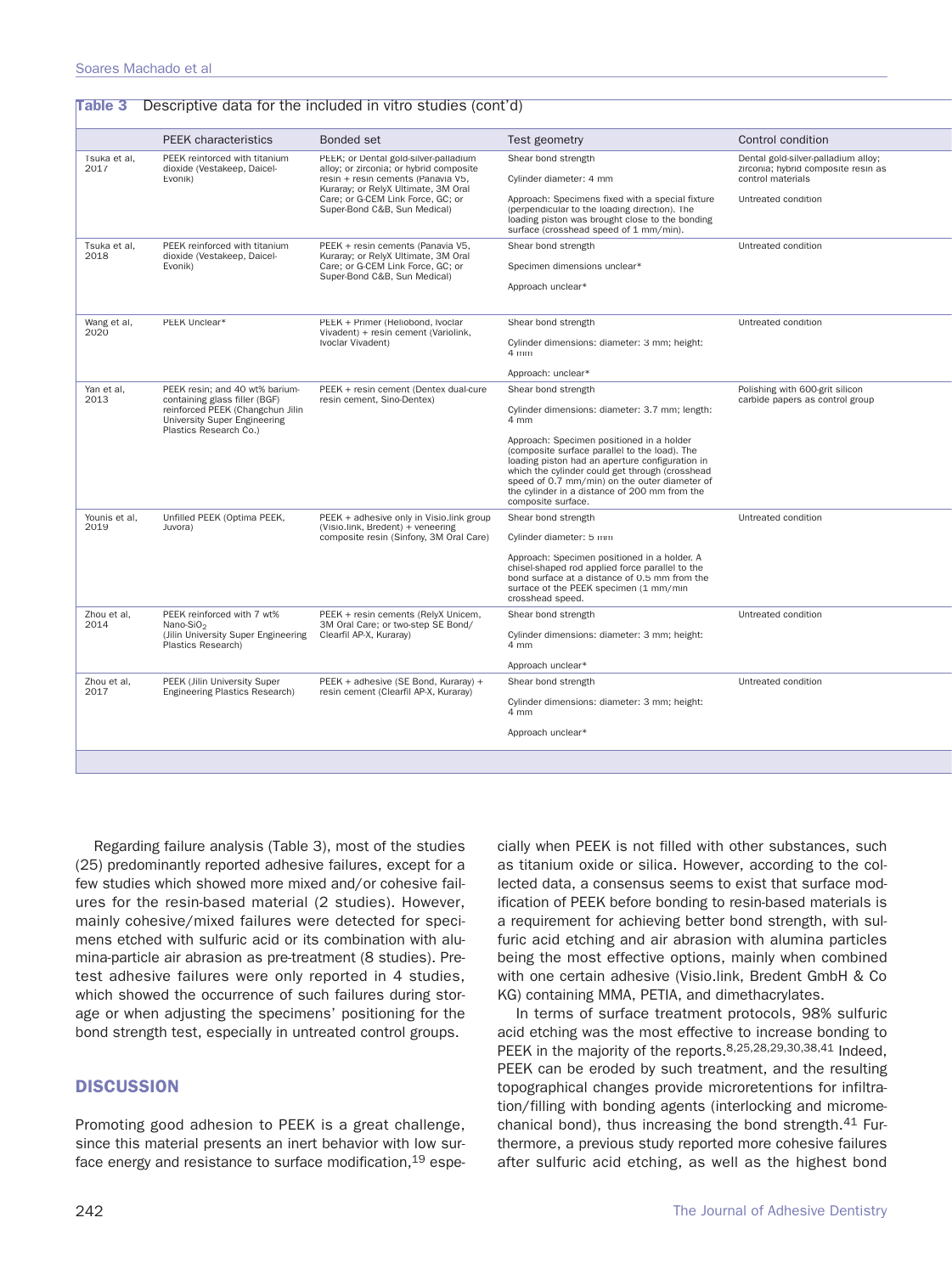| Surface treatments                                                                                                                                                                                                                                                                                                                                       | Aging protocol                                                                                                                                                                                                         | Main findings                                                                                                                                                                                                                                                                                                                                                                                                                                                                                                  |
|----------------------------------------------------------------------------------------------------------------------------------------------------------------------------------------------------------------------------------------------------------------------------------------------------------------------------------------------------------|------------------------------------------------------------------------------------------------------------------------------------------------------------------------------------------------------------------------|----------------------------------------------------------------------------------------------------------------------------------------------------------------------------------------------------------------------------------------------------------------------------------------------------------------------------------------------------------------------------------------------------------------------------------------------------------------------------------------------------------------|
| Air abrasion with alumina particles (50-um grain size, 10-mm<br>distance, 10 s).                                                                                                                                                                                                                                                                         | Storage: 24 h in distilled water at 37°C.                                                                                                                                                                              | The PEEK group had a significantly lower shear bond strength<br>compared with the control materials.<br>In the PEEK group, the specimens using methyl methacrylate (MMA)<br>cement (Super-Bond C&B) had higher bond strength compared to the<br>other cements.<br>Shear bond strengths for the air-abraded PEEK group were not<br>significantly different than those for the PEEK group with no treatment.                                                                                                     |
| Air abrasion with alumina particles (50-um grain size, 15 s);<br>laser treatment 100 µm; laser treatment 150 µm; laser<br>treatment 200 um.<br>Parameters of laser irradiation: irradiation speed of<br>500 mm/s, frequency of 25 kHz, exposure time of 33 s,<br>pulse width of 8 ns, 197 mm from the surface, and a<br>perpendicular angle of exposure. | Storage: 24 h in distilled water at 37°C.                                                                                                                                                                              | The laser groove-treated specimens (100, 150, and 200 µm) had<br>significantly higher shear bond strength than those in the other groups.<br>On the other hand, in the laser groups there was no significant<br>difference.<br>When Panavia V5 was used, there was almost no adhesion in the<br>no-treatment and air-abrasion treatment groups. The other cements<br>promoted a positive effect on bond strength.                                                                                              |
| Plasma treatment for 15, 25, or 30 min<br>Frequency of 13.56 kHz and tension of 500 V.                                                                                                                                                                                                                                                                   | Storage: One group for 56 h in distilled water at<br>37°C); or thermocycling for 5000 cycles or 10,000<br>cycles between 5°C and 55°C, 30 s each.                                                                      | The shear bond strengths of the specimens were significantly higher in<br>the treated groups than in the control group.<br>The highest values were observed for 15 min of nitrogen plasma<br>treatment (Pre-N25), followed by Pre-N35 and Pre-N15, respectively.<br>The thermocycling decreased the SBS similarly for 5000 and 10,000<br>cycles.                                                                                                                                                               |
| 9.5% hydrofluoric acid (2 min)<br>Silica coating (dentex)<br>98% sulfuric acid (60 s)<br>Polishing with 150-grit silicon carbide papers.                                                                                                                                                                                                                 | Storage: 24 h in distilled water at 37°C.                                                                                                                                                                              | Most pristine PEEK specimens show failure after water storage,<br>indicating its bond strength was nearly 0 MPa.<br>After introduction of BGF particles, the bond strength between PEEK<br>and resin cement were significantly increased.<br>Polishing with 150-grit papers and sulfuric acid groups showed higher<br>values of bond strength, with no statistical difference between them.<br>Polishing with 600-grit papers, hydrofluoric acid and silica coating<br>treatments showed lower bond strengths. |
| Plasma pretreatment with oxygen<br>Plasma pretreatment with nitrogen<br>Plasma pretreatment with argon<br>Plasma pretreatment with air<br>Vision.link adhesive only<br>Parameters of plasma treatments: 10 min, 0.3 mbar, 20°C,<br>40 kHz, power output of 100 W.                                                                                        | Storage: not mentioned<br>Thermocycling: 5000 cycles between 5°C and 55°C<br>for 30 s in each, 20-s dwell time.                                                                                                        | The values of adhesive and plasma-treated groups were significantly<br>higher than the reference (untreated) group, whereas no statistical<br>difference was found between the adhesive and plasma groups.                                                                                                                                                                                                                                                                                                     |
| 98% sulfuric acid (60 s)<br>9.5% hydrofluoric acid (60 s)<br>Argon plasma treatment (25 min)<br>Air abrasion with alumina particles (50-um grain size, 15 s).                                                                                                                                                                                            | Storage: 24 h in distilled water at 37°C.                                                                                                                                                                              | Regardless of surface treatment, the two-step system (SE Bond/<br>Clearfil AP-X) promoted the highest bond strength.<br>Sulfuric acid promoted the highest values regardless of the resin<br>cement used, followed by argon plasma.<br>Air abrasion, hydrofluoric acid and untreated groups showed lower or<br>no bond between PEEK and resin cement.                                                                                                                                                          |
| Air abrasion with alumina (50-um grain size, 15 s);<br>Argon gas plasma (25 min, 30 Pa, 13.56 MHz)<br>Laser pretreatment, scanning speed of 1 mm/s, 1000 Hz,<br>and pulse length of 800 nm, 20 mW, 100 fs of wavelength.                                                                                                                                 | Storage: 24 h in distilled water at 37°C; one group<br>was also incubated in distilled water (56 h at 37°C)<br>Or thermocycling for 5000 or 10,000 cycles at<br>temperatures between 5°C and 55°C, 30-s dwell<br>time. | Pretreatment of the PEEK surfaces with air abrasion, argon plasma,<br>and laser improved the bond strength between PEEK and resin cement.<br>Plasma treatment showed higher shear bond strengths, followed by air<br>abrasion and laser.<br>The bond strength of PEEK was decreased by the thermocycling<br>conditioning methods (lowest values for 10,000 cycles of<br>thermocycling).                                                                                                                        |

strengths.14 However, it is very important to note that sulfuric acid is hazardous and has a high corrosive risk.

In terms of acid concentration and etching duration when using sulfuric acid, previous studies showed that the most common concentration was 98% and 30- and 60-s etching duration was the most effective to increase the bond strength; however, both under-conditioning (shorter times or concentrations lower than 80% are ineffective to promote surface modification and resin tag penetration) and overconditioning (longer etching times combined with the high corrosive effect of the acid leading to the deterioration of the material) could decrease PEEK's adhesive ability.<sup>7,29</sup> Thus, based on such hazardous potential and toxicity, sulfuric acid etching is not suitable for clinical applications, and its use in the laboratory environment demands caution. In addition, Rocha et al<sup>22</sup> reported no difference between sulfuric acid and alumina air abrasion, which is safer for clinical use.

Among the surface treatments described by the included studies, the most common method employed to increase the bond strength to PEEK was alumina-particle air abrasion, which may promote a rougher, irregular surface, enabling mechanical interlocking between PEEK, the bonding agent, and the resin-based material.2 Although Tsuka et al<sup>35</sup> reported that air abrasion with 50-μm alumina (10 s) induced resin bond strength similar to that of untreated PEEK, the reviewed studies generally corroborated that such treatment is one of the best options for bond promotion to PEEK, 2,6,8,9,16 regardless of grain size, time, and pressure.

Tribochemical silica coating was also reported by some studies as another viable pretreatment for PEEK. This method not only makes surface topographical changes for micromechanical bonds, but also creates a silicon-oxide coating for chemical bonding to methacryloxypropyltrimethoxysilane coupling agent.6 However, almost all of the included studies showed comparable results between the tribochemical silica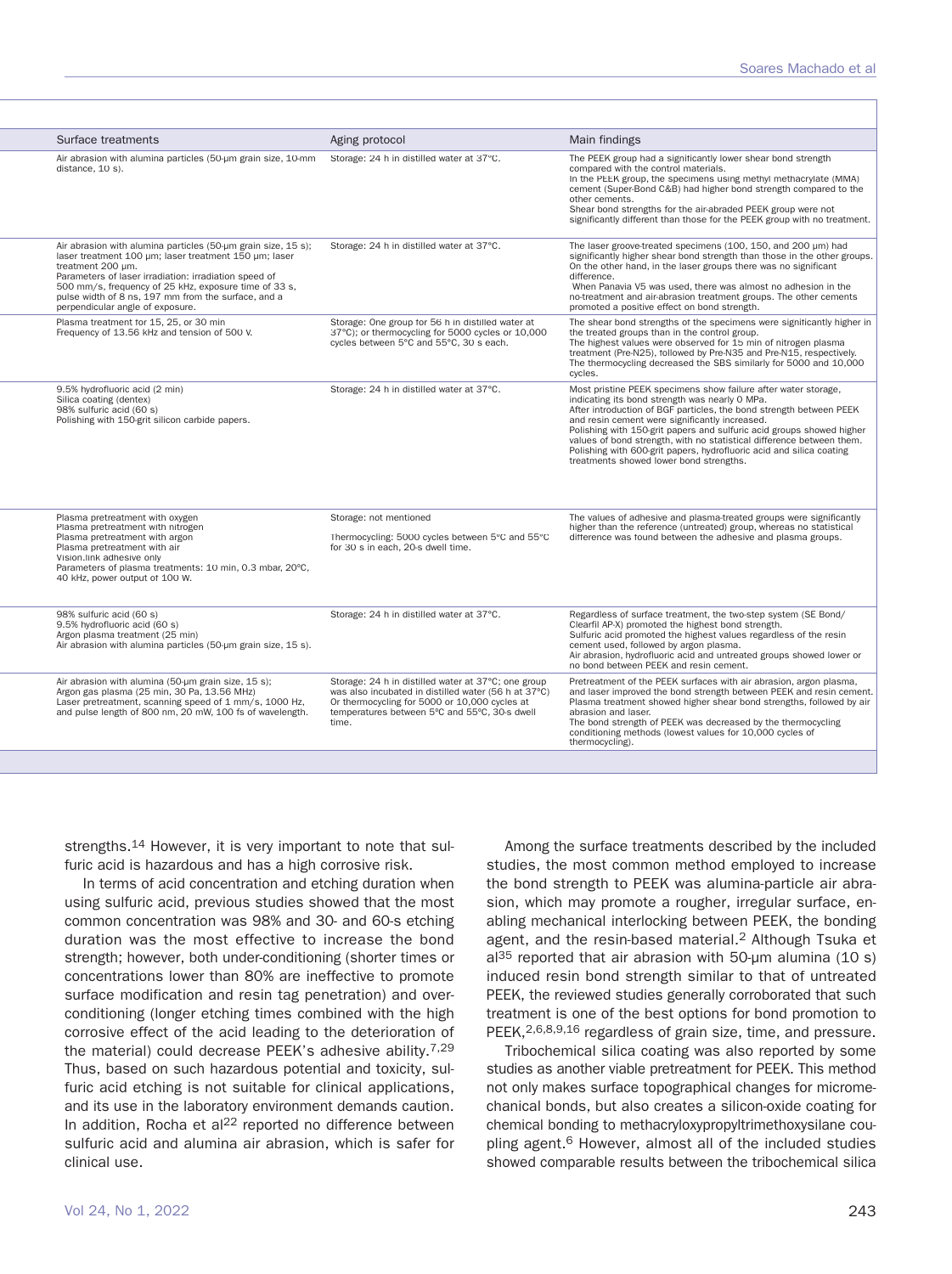coating method and alumina-particle air abrasion alone, 2,6,8,22 indicating no additional benefits of tribosilicatization over alumina particle abrasion for promoting adhesion to PEEK.

In the studies included here, laser and plasma treatments received less attention than air-abrasion protocols and sulfuric acid etching.4,8,15,27,37 Nevertheless, promising bond results were generally not found in comparison with alumina-particle air abrasion. In fact, some studies did not report any statistically significant difference between laser or plasma treatments and no surface treatments.<sup>2,6,31</sup> Moreover, these methods are very expensive, demand additional infrastructure to perform, and are still uncommon in restorative clinical practice, corroborating the preference for other options.

The use of piranha solution (mixture of 98% sulfuric acid and 30% hydrogen peroxide) for etching was also reported.12,16 Piranha solution can increase surface roughness and improve the number of functional groups to interact with adhesives through the atomic oxygen released by hydrogen peroxide during the reaction with sulfuric acid, which reacts with benzene ring of PEEK.<sup>12,32</sup> This treatment may also generate a topography of small pits on PEEK surfaces to be filled by bonding agents/resinous materials, increasing the bond strength.28 Another acid-etching treatment reported by the included studies was hydrofluoric acid; however, this approach was only evaluated by two studies.<sup>38,41</sup> According to Yan et al, 38 9.5% hydrofluoric acid etching for 2 min was not able to promote significant surface micromorphological alterations for mechanical interlocking between PEEK and resin cement, generating low bond strengths, which is corroborated by the findings of Zhou et al.<sup>41</sup>

Adhesive agents play a highly relevant role in promoting adhesion to PEEK. The adhesive composition must also be taken into account when bonding PEEK to resin-based materials.<sup>9</sup> For instance, there is evidence that Visio.link (Bredent) – which contains methylmethacrylate (MMA), dimethacrylates, and pentaerythritol triacrylate (PETIA) and is used with polymethyl methacrylate (PMMA) materials and highperformance polymers – may increase the bond strength between PEEK and resin-matrix to a greater extent than other adhesives with different compositions, 6,16,32 after air abrasion and sulfuric acid etching. It seems that such components are able to increase the wettability of the modified PEEK surface and make it more reactive for bonding with resin-based material.<sup>6,16</sup> Another study showed that there was no optimization of bond strength between PEEK and resin cement when using a silane bonding agent alone on surface-treated PEEK,<sup>22</sup> thus corroborating the importance of using an additional adhesive after the surface treatment.

The included studies utilized various testing geometries to evaluate the bond strength between PEEK and resinbased materials. Macroshear was the most common test set-up, probably due to its simplicity and no need for sophisticated equipment.5 Furthermore, many of the studies reported using aging methods, including water storage and/ or thermocycling,2,10,23 which generally showed that they generated a decrease in bond strength for PEEK. This may be explained by the detrimental effect of water on the

bonded interfaces and resin materials, $13$  degrading the adhesive zone. It is also important to mention that pre-test failures were reported by some studies, confirming that the bonding ability of PEEK is poor, mainly when no surface treatment is performed.<sup>12,19,22</sup> Finally, the failure pattern of samples subjected to bond testing must be highlighted during data interpretation, as it is widely known that cohesive failures represent unrealistic bond strengths, leading to a misinterpreted bond outcome (overestimation).5 In this sense, bond strengths obtained from cohesive failures must be carefully and critically evaluated and discussed.

Based on all of the aforementioned assumptions, it becomes clear that the combination of physical/mechanical and chemical conditioning methods is mandatory for improving resin bond strength to PEEK, as alumina-particle air abrasion followed by application of an adhesive containing MMA, PETIA and dimethacrylates (eg, Visio.link, Bredent) is one of the methods that produced the highest bond strengths. The former approach poses a much lower hazard than does sulfuric acid, which is the other most commonly reported effective surface treatment.  $6,11$  However, it should be emphasized that studies evaluating sulfuric acid use in clinical scenarios are non-existent, and although in vitro studies are the only means of evaluating bond strength as an isolated factor, the absence of clinical studies evaluating its behavior under different stimuli and survival rates should be seen as a limitation of the current study. On the other hand, we emphasize that the present scoping review was effective to compile the whole available information regarding the use of surface treatments to increase resin bond strength to PEEK, and succeeded in confirming a promising protocol to do so.

# **CONCLUSION**

The findings of the present study allow the following conclusions:

- The combination of surface treatments and specific adhesives are essential to increase the bond strength between PEEK and resin-based materials.
- Sulfuric acid and alumina-particle air abrasion were the most effective surface treatments for promoting adhesion to PEEK.
- Alumina-particle air abrasion may be considered the preferential/optimal choice for PEEK surface treatment, since it promotes high bonding and is safer for clinical use than is sulfuric acid etching.
- A specific adhesive for PMMA and high-performance polymers (Visio.link, Bredent), containing MMA, PETIA, and dimethacrylates, promotes higher bond strength to PEEK.

## **ACKNOWLEDGMENTS**

This work was performed in partial fulfilment of the requirements for a PhD degree (PSM) in the Post Graduate Program in Oral Sciences at the Faculty of Dentistry, Federal University of Santa Maria-RS, Brazil. This study was financed by the Brazilian Federal Agency for Coordination of Improvement of Higher Education Personnel – CAPES (Finance Code 001).